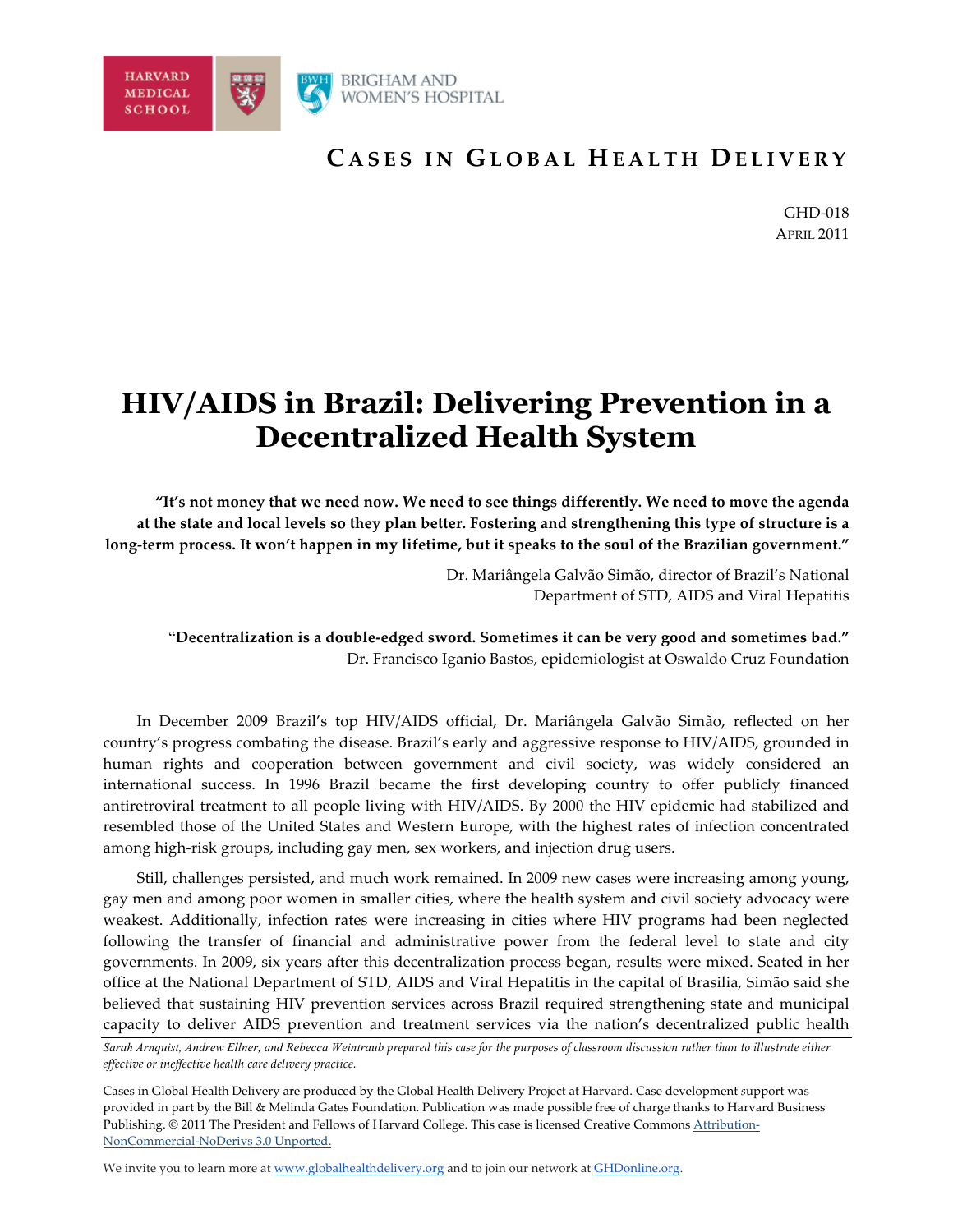system. Given the expansiveness of Brazil, however, the Department had to target its funding and technical support to those places most in need.

### **Overview of Brazil**

In 2009 Brazil was the fifth largest and most populous country in the world with 191 million people living on 8.5 million square kilometers. The racial breakdown of Brazil was 53.7% white, 38.5% mixed white and black, 6.2% black, and 1.6% other. Three-quarters of Brazilians identified as Roman Catholic, 15% as Protestant Christian, 7% as nonreligious, and the remainder practiced other religions. Brazil's 26 states, its federal district, and its 5,500 municipalities were divided into five heterogeneous regions. The Southeast and South regions were the most populous, wealthy, and developed. The North and Northeast regions, which included the Amazon forest, were the most remote and poor areas with low levels of development (see **Exhibit 1** for map).1

From 1964 to 1984, a military dictatorship controlled Brazil. Mass protests and civil society mobilization against the dictatorship led to democratic elections in the mid-1980s. By 1989 Brazil had adopted a new constitution and became a democratic republic with a federal governance system.1

In 2009 Brazil was among the world's fastest growing emerging economies.2 After his election in 2002, President Luiz Ignazio Lula de Silva (Lula) enacted the popular and ambitious anti-poverty program, *Bolsa Familia*,1 which paid a monthly allowance to 11 million families.3 However, while *Bolsa* and other antipoverty programs helped reduce the portion of Brazilians living in poverty, Brazil still had one of the world's most inequitable income distributions. The richest 20% of the population controlled 59% of national income.4 Brazil was rapidly urbanizing, and poverty was increasingly an urban problem. In sprawling mega cities, including Rio de Janeiro and São Paulo, one-third of people lived in *favelas* (slums). Racial disparities in wealth and health were common.5

| Indicator                                                  |             | <b>YEAR</b> |
|------------------------------------------------------------|-------------|-------------|
| UN Human Development Index ranking                         | 75          | 2007        |
| Population                                                 | 191 million | 2007        |
| Urban population $(\%)$                                    | 85          | 2009        |
| Drinking water coverage (%)                                | 97          | 2008        |
| Poverty rate (% living under USD 1.25 per day)             | 5.0         | 2007        |
| Gini index                                                 | .57         | 2004        |
| GDP per capita in PPP (constant 2005 international dollar) | 8,949       | 2006        |
| GDP per capita (constant 2000 USD)                         | 10,100      | 2009        |
| Literacy rates (%) (adults, youth)                         | 90, 97      | 2007        |

#### **Table 1:** Basic Socioeconomic and Demographic Indicators2

 $\overline{a}$ 

<sup>1</sup> *Bolsa Familia* was a conditional cash transfer program that provided cash payments to poor households that met certain behavioral requirements, generally related to children's health care and education.

<sup>2</sup> This data comes from the following sources: United Nations (UN), United Nations Children's Fund (UNICEF), World Bank, United Nations Educational, Scientific and Cultural Organization (UNESCO).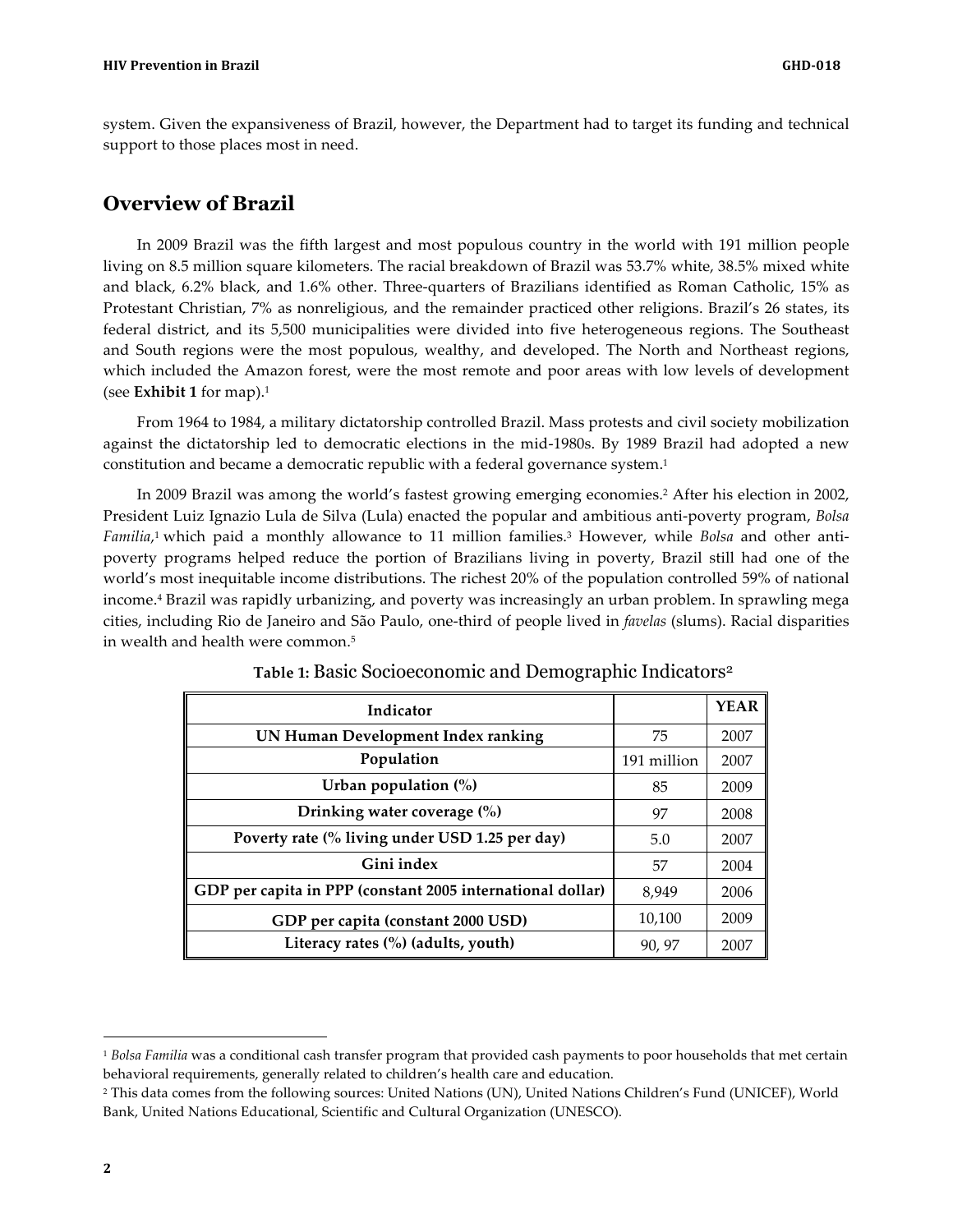### **Health in Brazil**

Between 1990 and 2007 Brazil's average life expectancy increased from 67 to 72 years, and the infant mortality rate dropped from 48 per 1,000 live births to 18.<sup>6</sup> Immunization rates were high, and nearly all babies were born in hospitals.7 Significant disparities in health existed between races. Whites generally were healthier than black and indigenous populations. Brazil's maternal mortality rate in 2005 ranged from 67 per 100,000 births in the Northeast to 41 in the Southeast.8 In the second half of the twentieth century, chronic diseases replaced infectious diseases as the dominant causes of mortality and morbidity. About one-third of Brazilians died from stroke or heart disease, the top causes of death. In 2004 homicide was the third-leading cause of mortality, representing 5.3% of all deaths (see **Exhibit 2** for Brazil's mortality distribution by cause).8

#### *Health System*

Alongside the protests for democracy in the 1980s, *sanataristas* (public health advocates) protested the nation's severe health inequities. During the dictatorship, only formal-sector workers had health insurance, leaving millions of farmers and other informal-sector workers without a safety net. In response to the *sanatarista* movement, Brazil's new constitution declared health care a human right to be provided by the government.9 The *Sistema Único de Saúde* (SUS; Unified Health System) was created immediately thereafter to coordinate all public health care services and provide free care to all. The private system continued to exist alongside the public system.

#### *Governance*

Brazil's health care system was organized into two subsystems: the publicly funded SUS and the private Complementary Medical Care System. The SUS was the primary payer and provider of health care for three-quarters of Brazilians. The remaining quarter of Brazilians, wealthier and located mostly in the urban Southeast and South regions, purchased private health insurance and accessed private doctors and hospitals.<sup>5</sup> The privately insured remained eligible to access care through the public system.

Five principles guided the SUS's development: 1) free, universal coverage; 2) comprehensive services from prevention to treatment; 3) equity; 4) decentralization; and 5) public participation.7 Throughout the 1990s laws and policies describing these principles were adopted and implemented.

The SUS governance was decentralized with a single command center at the federal, state and municipal levels.9 At the federal level, the Ministry of Health (MOH) developed and implemented national policy. At the state level, secretaries of health distributed funding to municipalities and directly coordinated some tertiary hospital and university medical services. Municipal health secretaries organized and delivered most patient care and public health services. Elected officials appointed public health administrators. Government elections often led to politically motivated administrative changes that disregarded technical competence or successful programs.10 The SUS principle of public participation (referred to as "social control") was carried out at all governance levels through public health councils. The councils included clinicians, bureaucrats, patients, and civil society organization (CSO) members who helped set programmatic and budgetary policy. The councils had statutory power, but their degree of influence varied by state and city.11

#### *Financing*

Between 2000 and 2007 Brazil's federal budget for health care more than doubled.12 The SUS was funded with tax revenues at each government level. By law, state and municipal governments had to spend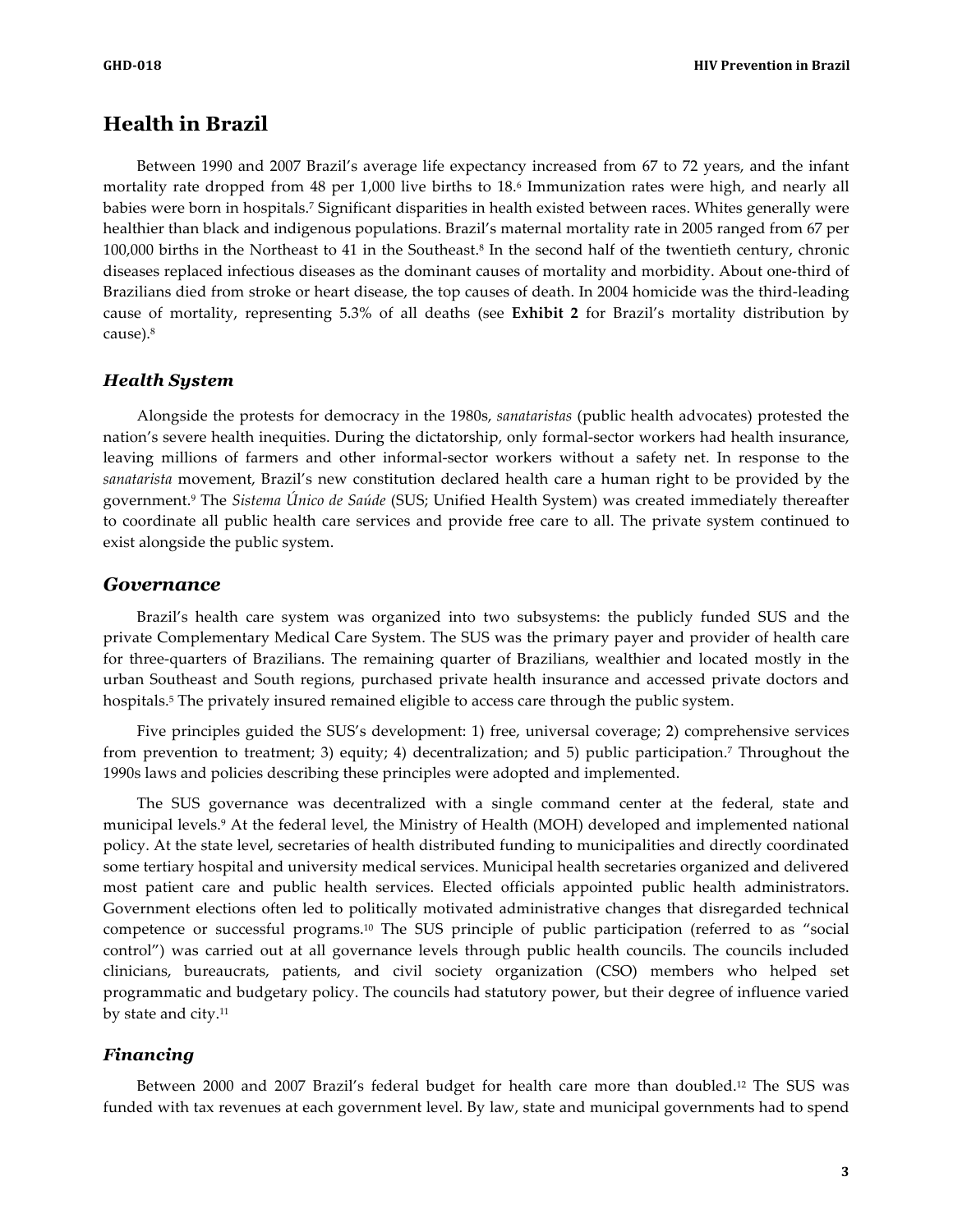at least 12% and 15% of their respective budgets on health, and, combined, their expenditures represented more than half of all government health spending. In contrast, there was no stipulation on the level of federal spending. Despite health funding increases, policy analysts said the system suffered from chronic under funding and inequitable resource distribution.<sup>11</sup> In 2002 per capita public health spending in the Northeast region was USD 84, while in the Southeast it was USD 125.5

| <b>INDICATOR</b>                                                           |            | <b>YEAR</b> |
|----------------------------------------------------------------------------|------------|-------------|
| Average life expectancy at birth (total, female, male)                     | 73, 77, 70 | 2008        |
| Maternal mortality ratio (per 100,000 live births)                         | 110        | 2005        |
| Under five mortality rate (per 1,000 live births)                          | 22         | 2008        |
| Infant mortality rate (per 1,000 live births)                              | 18         | 2008        |
| Vaccination rates (% of DTP3 coverage)                                     | 98         | 2007        |
| Undernourished (%)                                                         | 6          | 2004        |
| Adult (15-49 years) HIV prevalence (per 100,000)                           | 454        | 2005        |
| HIV antiretroviral therapy coverage $(\%)$                                 | 78         | 2006        |
| Tuberculosis prevalence (per 100,000)                                      | 55         | 2006        |
| DOTS coverage (%)                                                          | 75         | 2007        |
| Malaria cases (per 1,000)                                                  | 7.3        | 2006        |
| Government expenditure on health as a % of total<br>government expenditure | 6.0        | 2008        |
| Government expenditure on health per capita<br>(international dollar, USD) | 398, 318   | 2008        |
| Total health expenditure per capita<br>(international dollar, USD)         | 904, 722   | 2008        |
| Physician density (per 10,000)                                             | 12         | 2000        |
| Nursing and midwifery density (per 10,000)                                 | 38         | 2000        |
| Number of hospital beds (per 10,000)                                       | 26         | 2002        |

### *Table 2: Health System and Epidemiologic Indicators3*

#### *Delivery*

Following the creation of the SUS, public-sector efforts shifted from a hospital-centric care delivery model to an outpatient-focused model, with a special emphasis on primary care. About 25,000 of the 35,000 new health care facilities added between 1976 and 1999 were public, with 93% focusing on outpatient care. Yet, demand for health services outstripped supply, especially in rural areas. According to a Pan American Health Organization survey, 58% of Brazilian respondents reported dissatisfaction with their country's health system.5

In 2001 Brazil had 1.2 doctors and 3.8 nurses per 1,000 people, but physician density in the urban Southeast was twice that of the North and Northeast.<sup>4,13</sup>Most public hospitals were small and overcrowded. Staff was underpaid, and accountability for quality and efficiency was generally poor.14 Still, public hospitals tended to be better equipped than private hospitals for complicated treatment. As a result, people

 $\overline{a}$ 

<sup>&</sup>lt;sup>3</sup> This data was comprised from the following sources: WHO, UNICEF, UN.

<sup>4</sup> In comparison, Sweden in 2002 had 3 physicians and 10.2 nurses per 1,000 people.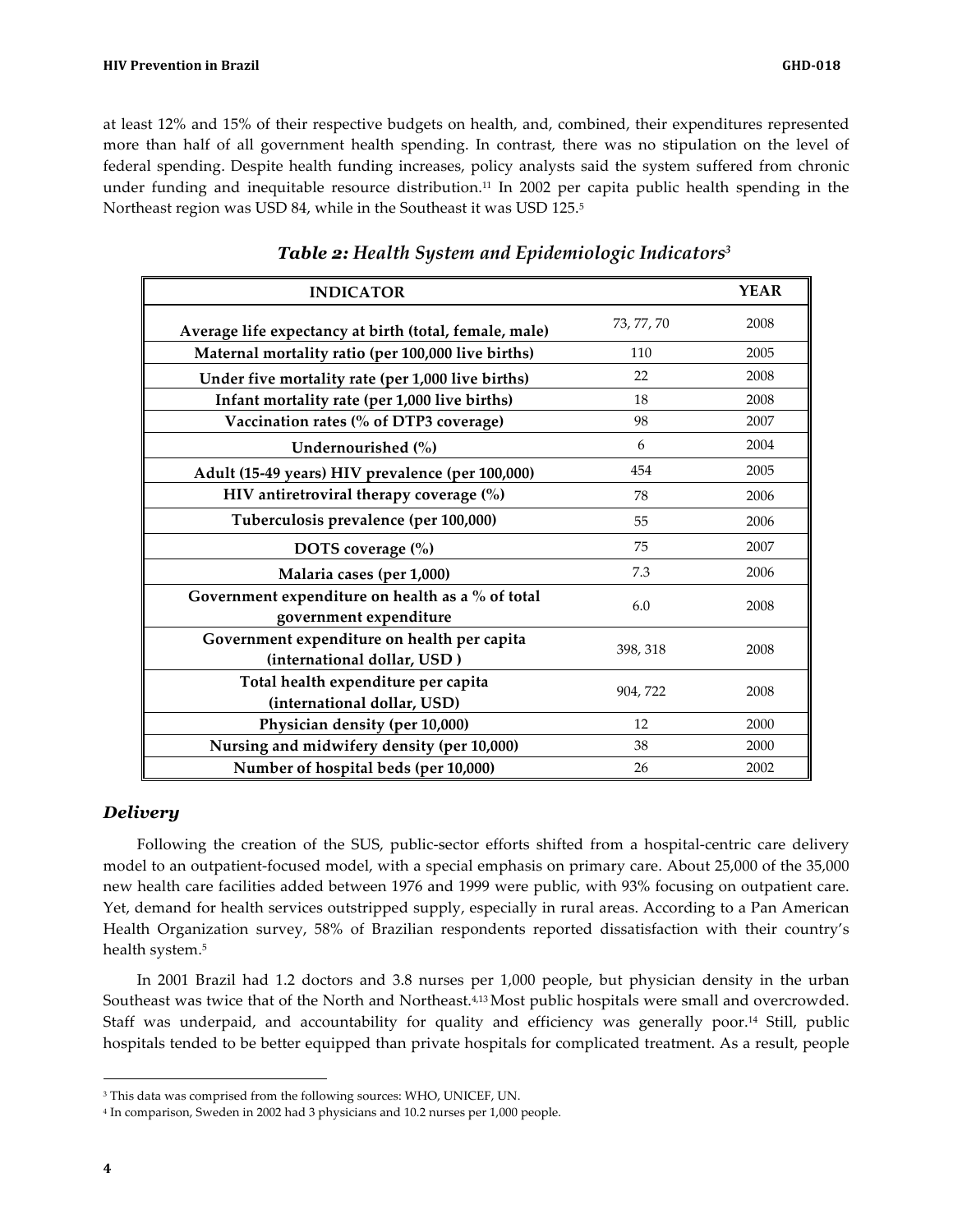with private insurance tended to return to the public system to receive free treatment for complex conditions such as cancer and AIDS.

In 1995 the government launched the *Programa Saúde da Família (*PSF; Family Health Program) to bring primary health care services closer to the people via home visits, particularly for residents of rural areas and urban slums. By 2009 PSF had become the backbone of Brazil's primary care system. Each PSF team included a general practitioner, nurse, auxiliary nurse, and four community health workers assigned to cover about 1,000 families. Teams made home visits to identify health needs, encourage visits to antenatal care and well-baby clinics, and promote medication compliance. In 2005 more than 20,000 PSF teams cared for 73 million people in 4,800 cities, or roughly 40% of the population.5 The PSF was credited for rapid improvements in childhood vaccination rates and falling infant mortality.15 The national PSF package did not require HIV prevention, education, or condom distribution. Some programs voluntarily included those services. Emphasizing the importance of the program's outreach component and use of community health workers, one PSF director said, "Some of the areas are so remote or in *favelas* so dangerous, that the NGOs [non-governmental organizations] don't go there. Even the mail doesn't go, but the Family Health Program goes."

### **HIV/AIDS in Brazil**

#### *Epidemiology*

Brazil's first AIDS cases were identified in São Paulo in 1982 among gay men. During the 1980s the SUS was still in its infancy and not operating nationally. The limited epidemiological surveillance infrastructure made it difficult to track new HIV cases. The MOH estimated that between 1987 and 1989, new AIDS cases more than tripled from 2,600 to 9,000. The vast majority were among upper-middle-class men having sex with men (MSM) who lived along the Rio de Janeiro and São Paulo corridor.<sup>16</sup>

By 1990 AIDS had been diagnosed in hemophiliacs, heterosexuals, blood transfusion recipients, and newborns. The majority of new cases were found in injecting drug users (IDUs) in the urban South and gay and bisexual men in the urban Southeast.17 In the early 1990s Brazil's AIDS epidemic was increasing at the same rate as South Africa's. Cumulative AIDS cases doubled between 1990 and 1992 from 25,000 to 51,000.18 In the early 1990s World Bank analysts predicted that by 2000 1.2 million Brazilians would be infected.

By 2009, however, national HIV prevalence in the adult population (aged 15-49) was estimated at 0.6%, or 630,000 total people. In comparison, South Africa's adult HIV prevalence was 18% with an estimated 5.7 million infections.19 Roughly 33,000 new AIDS cases were diagnosed annually. The HIV incidence rate was unknown. The 11,000 people who died from AIDS represented 0.01% of all deaths.20 The 15% reduction in incidence between 1997 and 2007 was driven largely by declining incidence of new AIDS cases in São Paulo and other large cities, where 85% of total AIDS cases were reported. In the same decade, however, AIDS incidence in small cities nearly doubled from 4.4 to 8.2 per 100,000 people (see **Exhibits 3 and 4** for AIDS epidemiology tables).18

Sexual intercourse was the mode of transmission for 97% of cases. People ages 25 to 39 were most likely to be infected, though AIDS remained concentrated in high-risk groups. The MSM and male IDU populations were most at risk, with incidence rates 15 times higher than the general population.<sup>20</sup> Infection rates were increasing fastest, however, among women and poor people in small towns.18 Brazilian AIDS officials referred to these trends as the "feminization," "pauperization," and "ruralization" of the epidemic.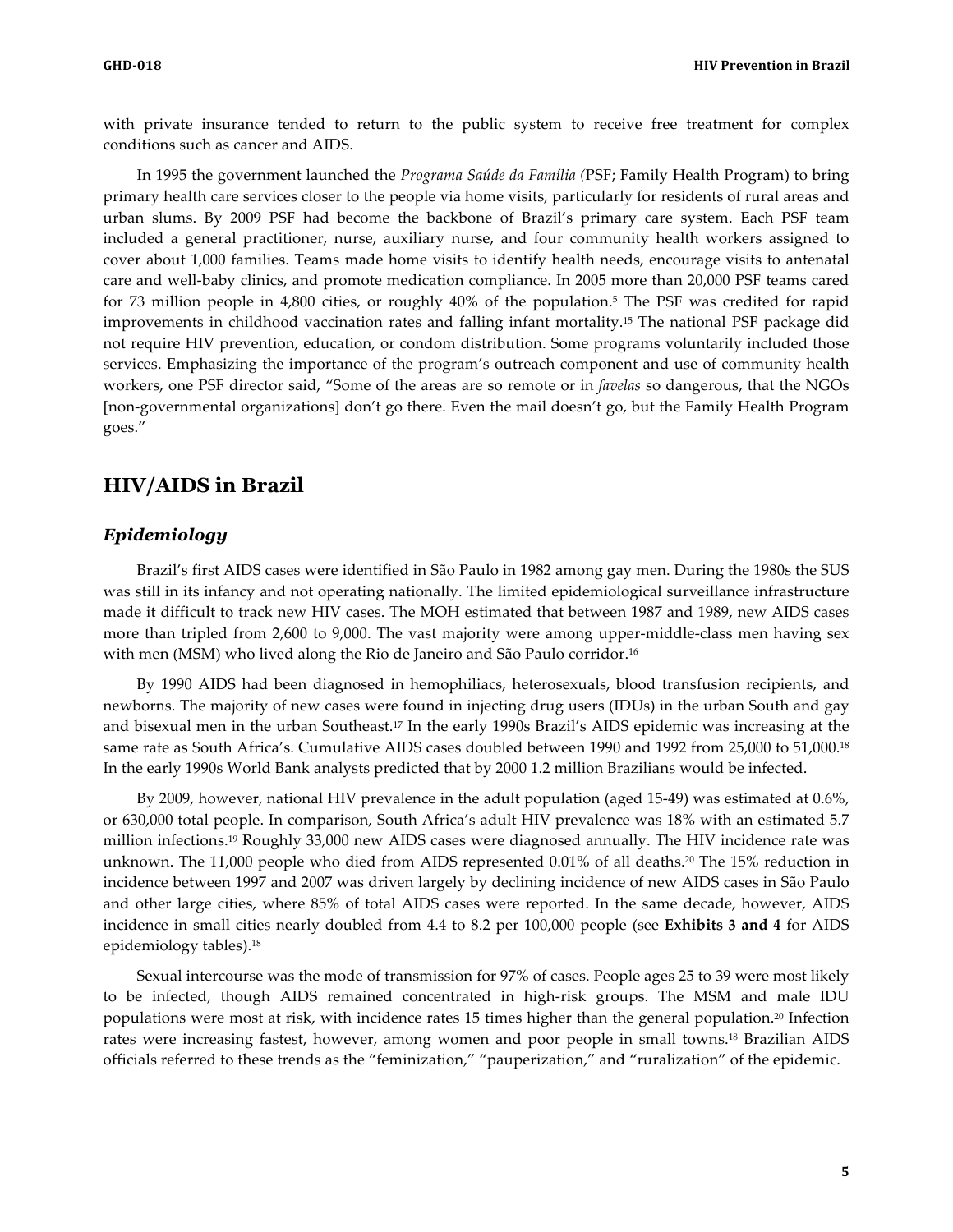#### *The 1980s Early Response*

Like other parts of the world, HIV carried a heavy stigma in Brazil. HIV was often referred to publicly as the "gay cancer" or "gay plague." *Sanatarista* activists adopted AIDS as a human rights cause and joined forces with gay rights activists to demand a government response. Brazil's health sector had never experienced such fervent civil society mobilization like what developed around AIDS.16,21 The state of São Paulo created the nation's first AIDS control program in 1983. The São Paulo AIDS program worked with the many newly formed NGOs caring for people living with HIV/AIDS (PLWHA) to deliver prevention messages and distribute condoms. By the time the MOH created the National AIDS Program (NAP) in 1985, 11 of Brazil's 26 states already had AIDS programs (see **Exhibit 5** for AIDS timeline).22

The early AIDS programs were developed as an emergency response. Leaders moved quickly and learned as they went. "There wasn't knowledge about what to do or how to deal with the problem," recalled Dr. Pedro Chequer, the Joint United Nations Program on HIV/AIDS representative in Brazil and former NAP director. The MOH created the National AIDS Commission (CNAIDS) in 1985 to guide the response with scientific, technical, and political advice and support. Committee members came from civil society, government, and academia. They sought technical assistance from public health experts in the United States to control Brazil's donated blood supply, establish AIDS diagnostic criteria, and develop the national laboratory and surveillance systems. The National AIDS Commission also became an important vehicle for "social control," or public participation.

#### *Foundations for Prevention*

The São Paulo State AIDS Program remained the hub of Brazil's HIV response throughout the 1990s. There, a sophisticated civil society relentlessly pushed the government to expand treatment and prevention services. Building on São Paulo's example, in 1992 the NAP director worked with civil society leaders to secure a World Bank loan to support AIDS-related projects.14 The five-year, USD 250 million project called AIDS I took effect in 1994 and supported a massive expansion of prevention services targeting high-risk populations. Recognizing the government's limitations in reaching marginalized populations, the NAP contracted directly with NGOs nationwide to deliver prevention services. In this way, the NAP bypassed more conservative state and local governments to fund controversial programs including: sex worker education and empowerment; needle exchange programs (NEP) for drug users; gay pride parades; and condom distribution and awareness campaigns during Brazil's famous *carnaval*, a week-long springtime celebration associated with partying and sexual liberation that attracted thousands of domestic and international tourists. The influx of new AIDS money fueled a rapid expansion of AIDS-related NGOs and CSOs from fewer than 50 in the 1980s to more than 500 by 2000.23 Civil society activists developed sophisticated and powerful networks and lobbies to advance AIDS and human rights issues. This was especially true for gay rights networks in major cities.

Two additional World Bank loan projects, AIDS II and AIDS III, further supported Brazil's AIDS programs throughout the 1990s and 2000s (see **Exhibit 6** for overview of AIDS I-III). They resembled the AIDS I approach by funding prevention services through NGOs but placed greater emphasis on expanding program infrastructure and improving surveillance and monitoring and evaluation (M&E).

#### *Treatment*

In 1995 annual AIDS deaths in Brazil reached an all-time high of 15,150.18 In advanced-economy settings, highly active antiretroviral therapy (HAART) had proven effective at increasing AIDS survival, but only São Paulo and a few other Brazilian states were providing HAART free to all patients. Non-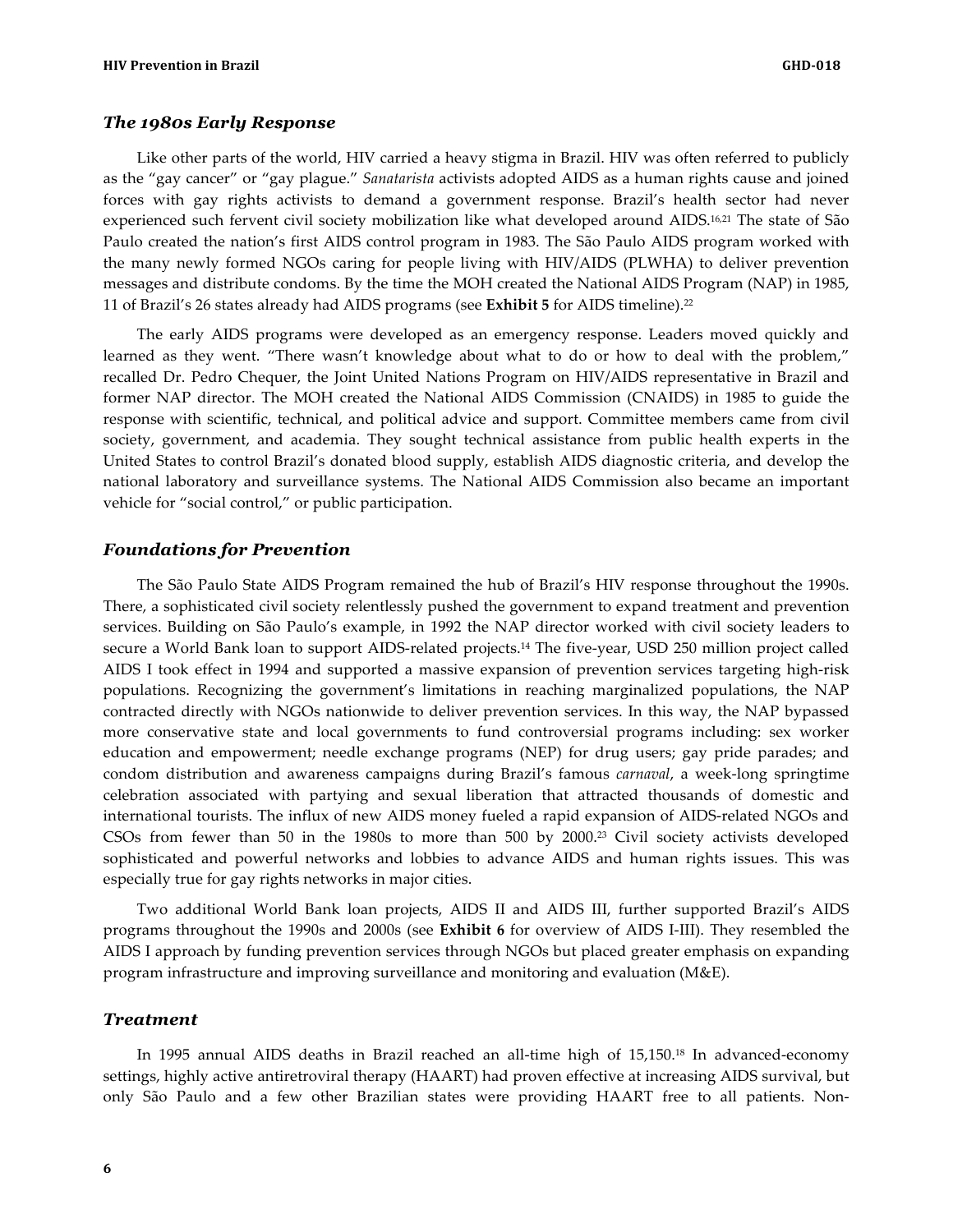governmental organizations advocated for universal access to HAART based on the nation's constitutional right to health care. This argument allowed PLWHA to take the government to court for failing to provide antiretroviral drugs (ARVs) and treatment for opportunistic infections. The court rulings in PLWHA's favor, coupled with ongoing activism, paved the way for a 1996 federal law that guaranteed the provision of ARVs to all AIDS patients meeting the national treatment criteria.5 Many international organizations, including the World Bank, cautioned Brazil against such a law, given the country's limited resources.<sup>9</sup> Rejecting those arguments, Brazil became the first developing nation to provide free, universal AIDS treatment.16

All care and treatment was free through SUS and provided at specialized HIV outpatient health centers and infectious disease hospitals. The NAP oversaw a national laboratory system and the antiretroviral (ARV) supply chain – from price negotiation to distribution and monitoring. Municipalities and states managed most health service delivery. Antiretroviral costs came out of the NAP budget, but nearly all other care and treatment costs came out of the SUS budgets at various levels.

Civil society activists continued demanding the newest AIDS drugs available. These costly, imported drugs consumed an increasing portion of the nation's AIDS budget. In 2001 Brazil recruited support from other developing countries and launched an international campaign for affordable medicines, speaking publicly against multinational pharmaceutical companies and spending millions on advertising space in major US newspapers that called for universal AIDS treatment as a human right. Between 2001 and 2007 Brazil started legal proceedings three times to break an international trade agreement by manufacturing or purchasing generic versions of the most costly imported ARVs. Each time, Brazil backed down after drug manufacturers reduced their prices.24 By 2006 nearly 80% of the USD 500 million Brazil spent on ARVs went toward imported drugs. Then, in 2007 after negotiations broke down, the world took notice when Brazil's President Lula broke the patent on Merck's drug efavirenz. Lula issued a compulsory license to produce the drug domestically, saving the MOH an estimated USD 30 million a year. Lula was quoted by the international media saying, "Between our trade and our health, we have chosen to look after our health."25

#### *Leadership*

 $\overline{a}$ 

Many activists who fought for a human-rights-based approach to AIDS rose to leadership positions within NGO and government AIDS programs. Many others went into academia. Key people working on AIDS issues tended to rotate between positions in academia, civil society, and government. The São Paulo State AIDS Program, for example, had only three directors in three decades. The first two directors left to lead the NAP and then went onto work with the World Health Organization (WHO). Strong civil society activism in São Paulo guaranteed that the NAP would be funded annually and protected administrators and projects from capricious politics around elections. This leadership stability reinforced the NAP's unified vision and was central to its success, said Maria Clara Gianna, São Paulo State AIDS Program director in 2009. Similarly, the NAP leaders earned political protection for their projects and budgets. That was not the case, however, in many cities and states with weaker civil society. Pedro Chequer attributed this political capital to years of continuous good results based on sound science and hard work:

Since the very beginning, people in the National AIDS Program have been committed to a cause and not just to implement bureaucratically a national public health policy. They work very hard. They work longer than eight hours a day. They work weekends. They are always online to respond. This is quite different from the normal public health system in Brazil. The AIDS response is different because of that.

<sup>5</sup> Individuals needing antiretroviral therapy were classified as having T-CD4 cell counts of 200/mm3 or lower.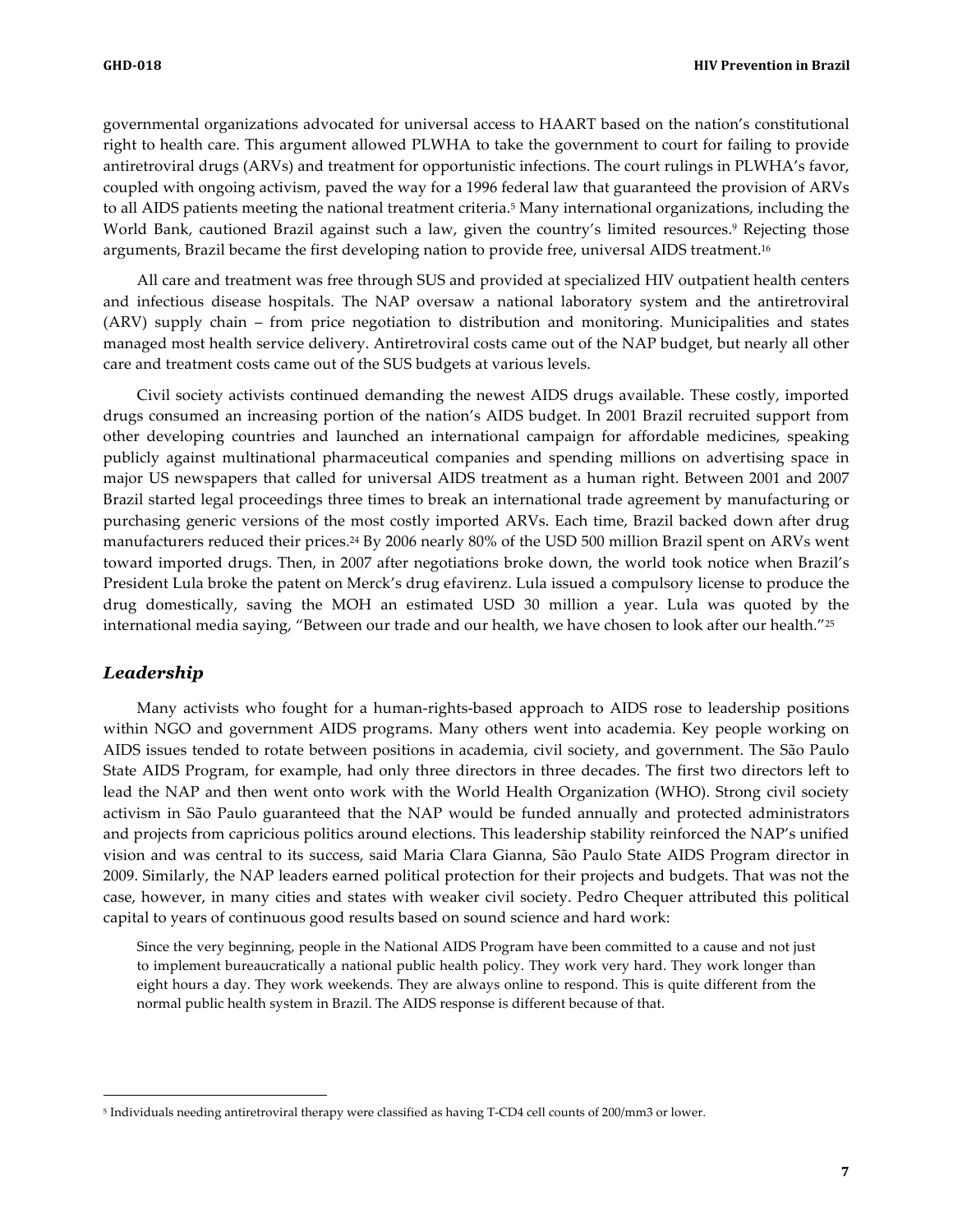#### *Measurement and Reporting*

With each World Bank project, the NAP funded epidemiological research and improved its M&E systems. However, collecting reliable, timely data and using it to guide decision making remained the biggest weakness among AIDS programs at all levels but especially at the municipal level. The national M&E system included the following efforts at the national, sub-national, and service delivery levels: routine program monitoring, surveillance and surveys, and evaluation research. While needing improvement, the M&E system for the AIDS program was arguably the strongest of all health programs in Brazil.

Publicly reported AIDS cases and deaths provided the basis for Brazil's epidemiological data. HIV incidence data was not collected systematically. A World Bank report on Brazil commented, "A system that relies only on AIDS case reporting has very limited utility for real-time planning and evaluation of prevention programs that aim to reduce HIV transmission."26 Switching to HIV reporting was proposed several times, but never adopted. The majority of states, especially the poorer ones in the North and Northeast, opposed rules that would impose new costs on their overburdened health systems.

In 2003 the NAP created a separate M&E unit and, using World Bank funding, developed MonitorAIDS together with the MOH, United States technical partners, and the National Health and Sciences Center. MonitorAIDS was a web-based system that assembled data from the MOH's five electronic information systems, various epidemiological surveys, and specific studies. Its purpose was to inform program policy and implementation, as well as promote transparency. Ninety indicators were reported from three areas: 1) external context, including socioeconomic and demographic indicators such as population age distribution, poverty index, and available health services; 2) program-related indicators to measure outputs and results, such as national program expenditures, rapid testing distribution and rates, HIV knowledge, and condom use; and 3) morbidity and mortality indicators, including AIDS incidence, mortality rates, vertical transmission rates, and syphilis prevalence by state.

MonitorAIDS was a marked advancement to standardize and consolidate AIDS-related information into a single public space, but it was not entirely user-friendly, especially for program managers at the local level who had minimal or no real-time data to guide their decision making, said Francisco Iganio Bastos, a National Health and Sciences Center epidemiologist. He added, "Good data is necessary at every level for accountability and to make decisions about how to use resources most effectively to deliver prevention and treatment."

#### *Decentralization*

By 2001 every state and hundreds of cities had their own AIDS program funded mostly by local tax revenues. The NAP provided financial and technical assistance to all states and 150 cities. The NAP continued financing NGO projects directly from Brasilia. This allowed the NAP to fund its priorities, but monitoring hundreds of projects required significant staff time. Moreover, the Brasilia-based staff acknowledged that it did not always know best what was needed at the local level. Thus in 2001 the NAP leaders decided to embrace more deeply the SUS principle of decentralization and planned to transfer additional financial and administrative control to state and municipal health secretaries. According to Dr. Paulo Teixeira, NAP director in 2001 and the founding director of the São Paulo State AIDS Program, tightly controlling the National AIDS Program from Brasilia had been critical to scaling up in the early years, when the nation's health system was especially fragile, but now greater local control was necessary because "the Ministry of Health in Brasilia was too far away from the design, execution, and creation of the projects."

Between 2001 and 2003 Dr. Teixeira led a decentralization planning process that included workshops and meetings with numerous stakeholders, including academics, NGO leaders, and government officials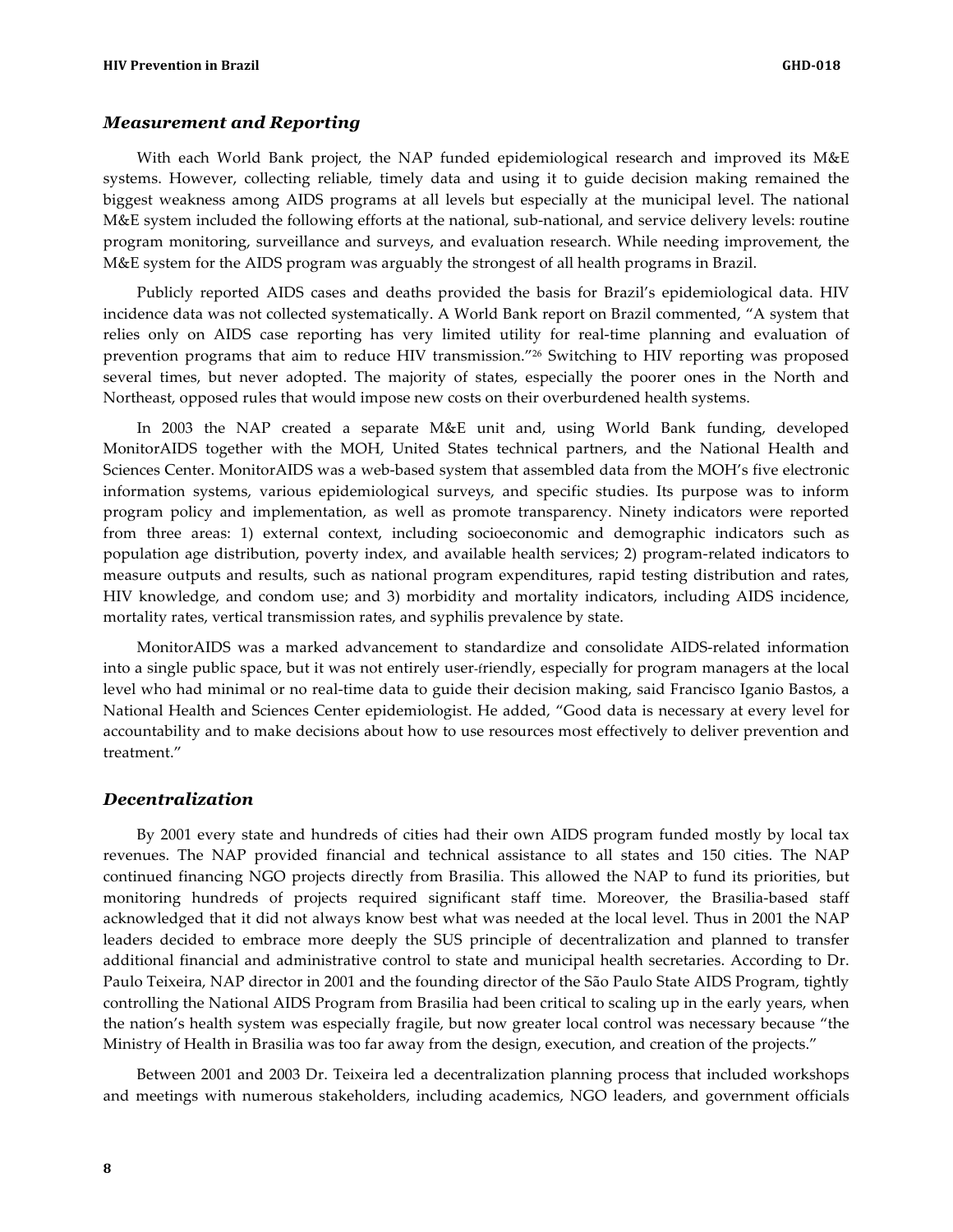from all levels. All levels of the SUS adopted the decentralization policy in 2003, and the NAP began implementing it in 2004. The policy's three main goals were to: 1) shift the responsibility for financing and monitoring NGO projects to the states; 2) improve integration of HIV/AIDS programs into the SUS at all levels; and 3) build local program capacity and promote communication between local government and NGOs.

According to Teixeira, strengthening state and municipal programs required the NAP to forgo much control over priority setting and delivery, but that tradeoff was necessary for long-term sustainability. The NAP transferred 10% of its total budget to the 26 states, the federal district, and 480 municipalities (out of 5,500)**.** These cities contained about 60% of the population and 90% of AIDS cases. Funds were allocated based on the area's AIDS prevalence, epidemic growth rate, and program strength. Each state and city was expected to match the transfer with its own funds, but local investment varied. The state of São Paulo matched 25% of its federal AIDS funding, for example, while Amazonas matched 10%.

Annual *Planos de Ações e Metas* (PAMs; goal and action plans) became the primary program management tool. The PAMs were results-based agreements describing how state and municipal programs would spend the federal transfer to meet their stated targets. The PAMs were supposed to be specific to individual community needs while incorporating national guidelines related to surveillance, prevention, treatment, and human rights. Each state and city had to annually update its PAM and "specific, measurable, appropriate, realistic, and temporal with an end date" (SMART) goals. A state program could receive a bonus of up to USD 100,000 for fulfilling various requirements, such as reaching 100% of targets aimed at high-risk groups, and transferring funds to NGOs in a competitive bidding process. Cities could receive bonuses up to USD 50,000 for meeting similar targets. Additionally, every two years a national innovation bonus was awarded.14

Between 2004 and 2009 the NAP continued implementing the decentralization process, also called the "incentives policy." Implementation occurred unevenly, with some states and cities embracing the additional financial autonomy and others struggling. According to a former NAP employee and NGO program director in Rio de Janeiro, the procedures for transferring money and policy responsibilities between the government levels were not fully developed before the new rules took effect in 2004, contributing to an already difficult budgetary process. She added that further training on executing the new policies and procedures could have smoothed the process. Additionally, because most NGOs worked directly with the NAP previously, they had weak relationships with state and local AIDS programs. Strengthening those local relationships and building trust would have aided transition. Teixeira commented on the mixed results:

The incentives policy did not succeed in all regions and all states, but it is still the best way to move forward. Where the process is adequately run, as in São Paulo and some other municipalities, you can see clearly the ownership of the local institutions. The particularities of the local region appear more clearly within the projects and plans that were built.

### **The National AIDS Department in 2009**

In 2009 the NAP became the National Department of STD, AIDS and Viral Hepatitis ("National Department") within the MOH. The change represented further governmental institutionalization, but had little effect on daily operations. The National Department's mission was to "formulate and promote public policies for HIV, [sexually transmitted diseases] STDs and viral hepatitis in an ethical, efficient and participatory manner, based on human rights and the principles and guidelines of SUS." The National Department drafted and executed national policies and guidelines, managed national surveillance and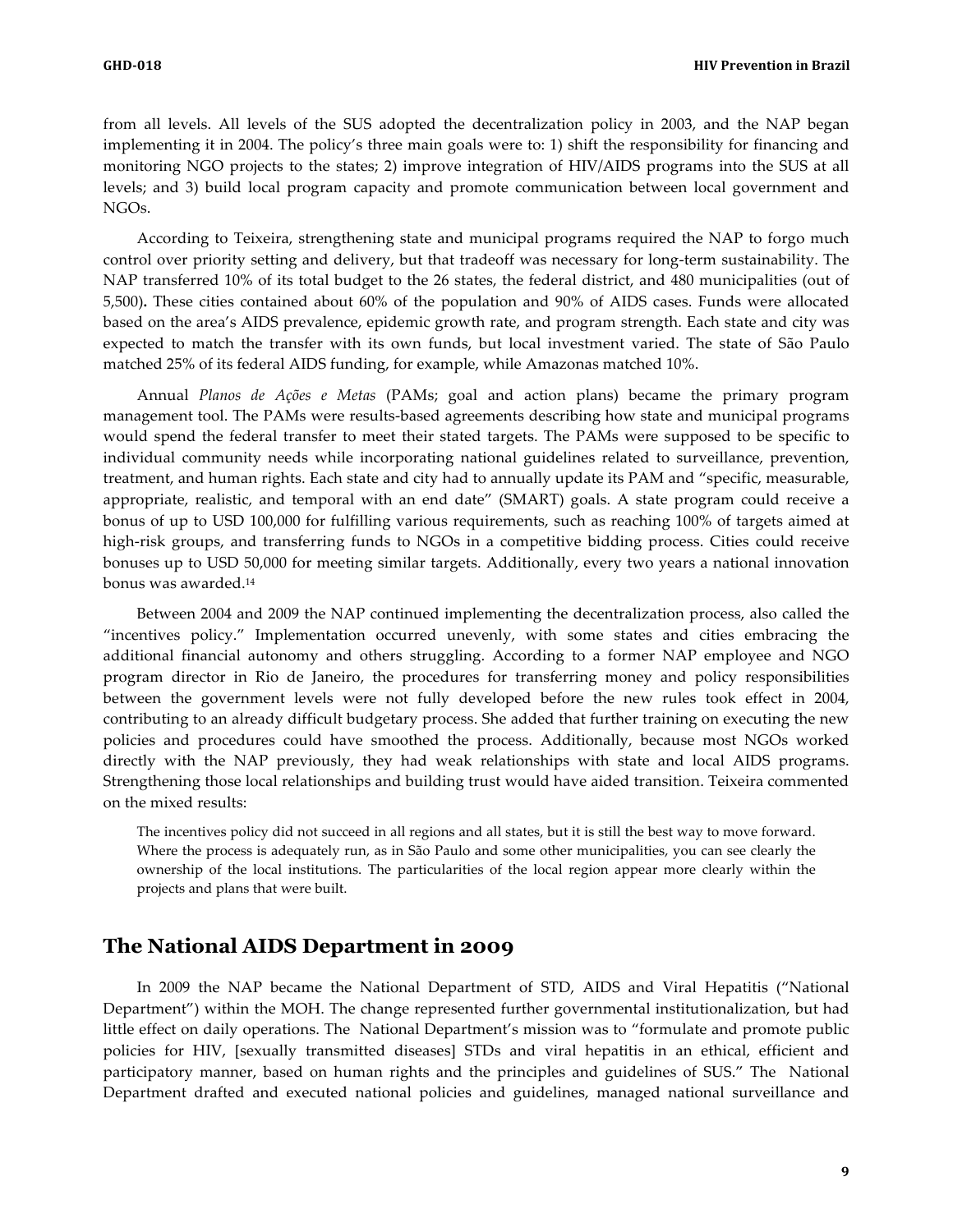information systems, transferred resources to states and cities, provided technical training, and resolved local conflicts. While the National Department monitored local program implementation, it had little direct control over the design and delivery of services and programs at the state and city levels.

"If the cities or states do not agree with something, it's very difficult to push the agenda," said Simão, who worked for decades in municipal and state health secretaries. "Vertical, top-down decisions don't work anymore. You have to talk with partners."

Between 2007 and 2009 the National Department created goals and guidelines for preventing HIV among three key populations: women, including sex workers and transsexuals; gay men and other MSM; and indigenous people. States and cities were expected to incorporate these guidelines into annual PAMs. The guidelines applied relevant epidemiological data and evidenced-based prevention strategies and set specific activities and targets for each level of government. The process for creating and adopting the national prevention guidelines required input from CSOs and multiple rounds of negotiation with the local and state officials. The guidelines were then approved by the associations of city and state health secretaries, the health councils, and finally, CNAIDS before becoming official policy. Simão noted that such an inclusive approval process was slow and arduous, but that it was this inclusiveness that legitimized the guidelines and gave her staff political clout when enforcing their implementation at the state and municipal levels.

#### *Organizational Structure*

The National Department resided in a new, glass building alongside a row of MOH offices in Brasilia. The National Department was organized into nine programmatic units and seven support units (see **Exhibit 7** for organogram). Unit chiefs sat at desks amid the staff cubicles, not in closed-off offices. Low cubicle walls enabled easy, cross-office communication. The human rights and civil society relations unit was located next to the prevention unit, and the epidemiological surveillance team sat next to the M&E team. The National Department's top floor held the International Center for Technical Cooperation on HIV/AIDS whose seven staff had assisted 20 countries in strengthening their AIDS programs since 2005.

All but 19 of the 219 staff members were hired as consultants through United Nations agencies. This employment structure allowed the National Department to pay staff more than formal civil servants and avoid the governmental hiring bureaucracy, but it also diminished long-term employment stability and contributed to staff turnover. In changing to a "Department," managers planned to double the civil servants hired. More than half of National Department employees formerly worked in AIDS NGOs, including Deputy Director Eduardo Barbosa.27

To expand national coverage and share program financing, AIDS officials coordinated their efforts with other governmental sectors. For example, representatives from other ministries, including human rights, education, and the military, sat on the CNAIDS. The secretary for human rights helped organize and fund prevention efforts around promotion events such as gay pride parades. The Special Department for Women's Policies and three UN agencies helped launch the National Plan to Combat the Feminization of AIDS. The AIDS and Women's Policies departments also partnered for the 2010 prevention campaign during *carnaval* that targeted young women with the slogan, "Condoms. Love, passion or just sex – always use one."

#### *The Budget*

In 2009 the National Department's budget was USD 845 million, representing 2.5% of the MOH budget. More than 75% of the National Department's budget went to AIDS care and treatment, and most of that went to purchasing ARVs. Surveillance and prevention accounted for 13% of the budget, and 11% was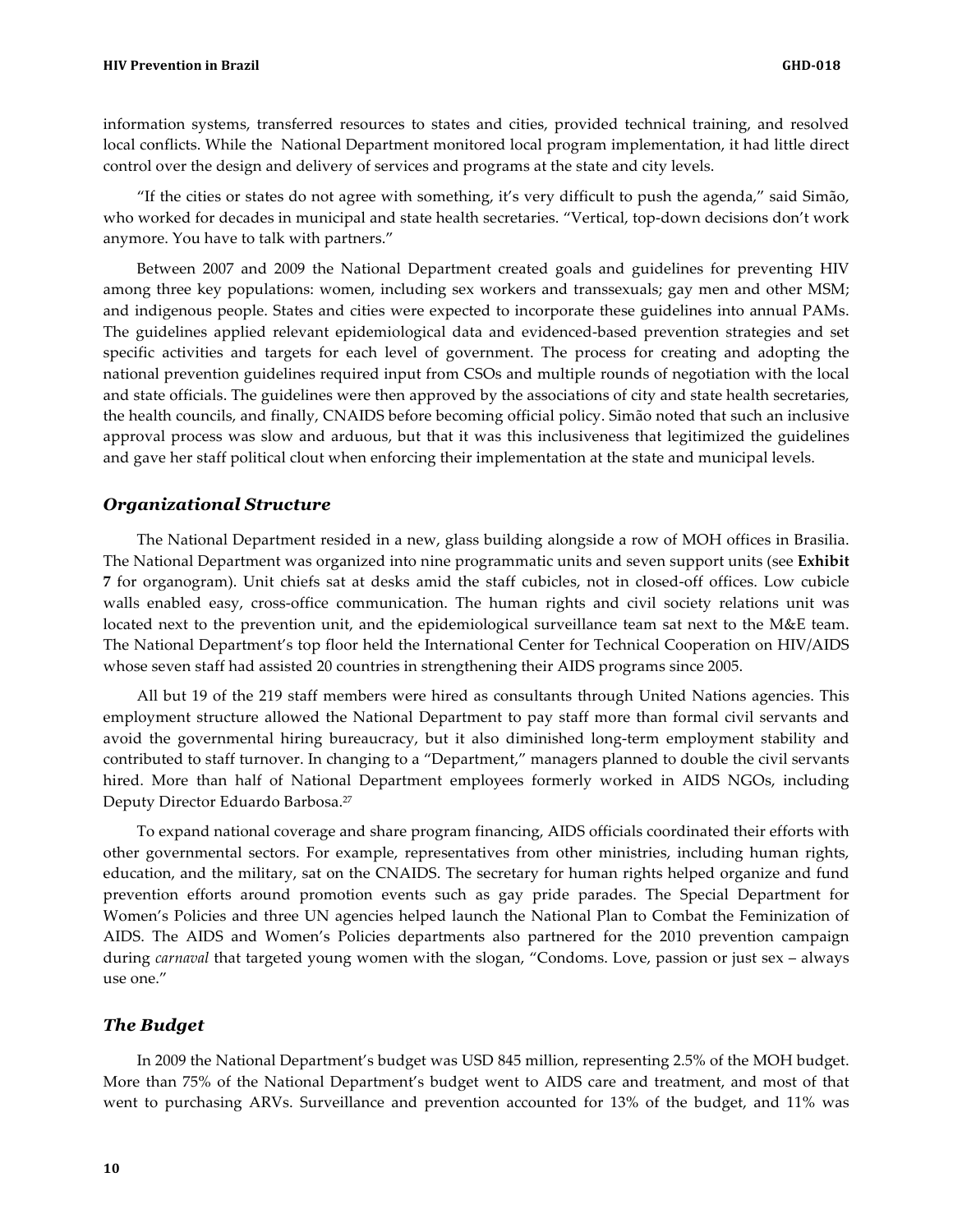transferred to states and cities through the decentralization plan. Nearly all AIDS spending came from public coffers. According to Simão, negotiating affordable ARV prices was crucial to long-term sustainability. Average ARV spending per patient decreased by 25% between 2003 and 2009 while drug offerings increased (see **Exhibits 8-11** for budgets). Simão believed the National Department was adequately financed. State and local governments were responsible for the bulk of AIDS program funding and delivery. States and cities varied in their local support. In the city of São Paulo, federal dollars represented just 8% of its total AIDS spending.

Throughout 2009 the National Department negotiated a fourth World Bank project called AIDS-SUS to take effect in 2010. It focused on strengthening the health system and improving governance at all levels (see **Exhibit 12** for overview of AIDS-SUS). The MOH financed all but USD 67 million of the USD 200-million project. Money no longer was the primary reason for working with the bank; the National Department valued the third-party monitoring: "They keep us organized," Dr. Simão said, "They are very picky."

#### *National Prevention Policy*

The HIV prevention and control policy consisted of three integrated activity streams: 1) guaranteeing universal access to free care and ARV treatment; 2) scaling up access to diagnostics and prevention; and 3) maintaining a proactive relationship with an independent civil society. Simão considered all departmental work to be contributing to prevention, but a 20-person prevention team was primarily responsible for coordinating prevention efforts, including distributing condoms, education materials, and rapid HIV tests, as well as generating demand for such services through mass media and education campaigns. The prevention unit also focused on efforts to reduce vulnerability among PLWHA, sex workers, gay men and other MSM, drug users, prisoners, women, transvestites, black and indigenous people, and youth (see **Exhibit 13** for examples of interventions with high-risk groups).

The prevention unit was organized into three focus areas: 1) integrating prevention services into the public health care system; 2) targeting services for vulnerable groups; and 3) managing procurement and distribution of prevention materials, such as condoms, lubricant, and education pamphlets. The prevention unit's assistant manager described their philosophy:

We see prevention as an extension of the human right to health care. We are trying to go a little more forward by insisting that accessing anything you need to be able to prevent yourself from HIV or an STD is a right. If you need condoms, they need to be where you can get them. If you need information, you have the right to have it. But we know that knowledge is not enough to change behaviors, and so we ask what else is necessary? We had big advances in prevention in Brazil for many years, but we need to do more, especially for vulnerable groups.

#### *Testing and Treatment*

Simão dismissed criticism that Brazil prioritized treatment at the expense of prevention; to her, the two were inseparable. "If there are no ARVs," she said, "the rest of what we are doing goes down the drain. We have to do everything well." She continued: "From a medical background, I don't believe any prevention program is successful if it doesn't cover universal access to treatment because it doesn't have legitimacy. The heart of our response is universal access to treatment because we can relate everything to it; we can talk about early diagnoses because you're going to treat them."

The National Department was responsible for ARV purchasing, setting treatment standards and guidelines, accrediting facilities, and maintaining national laboratory and drug tracking information systems. The state and municipal health secretaries were responsible for distributing and monitoring ARV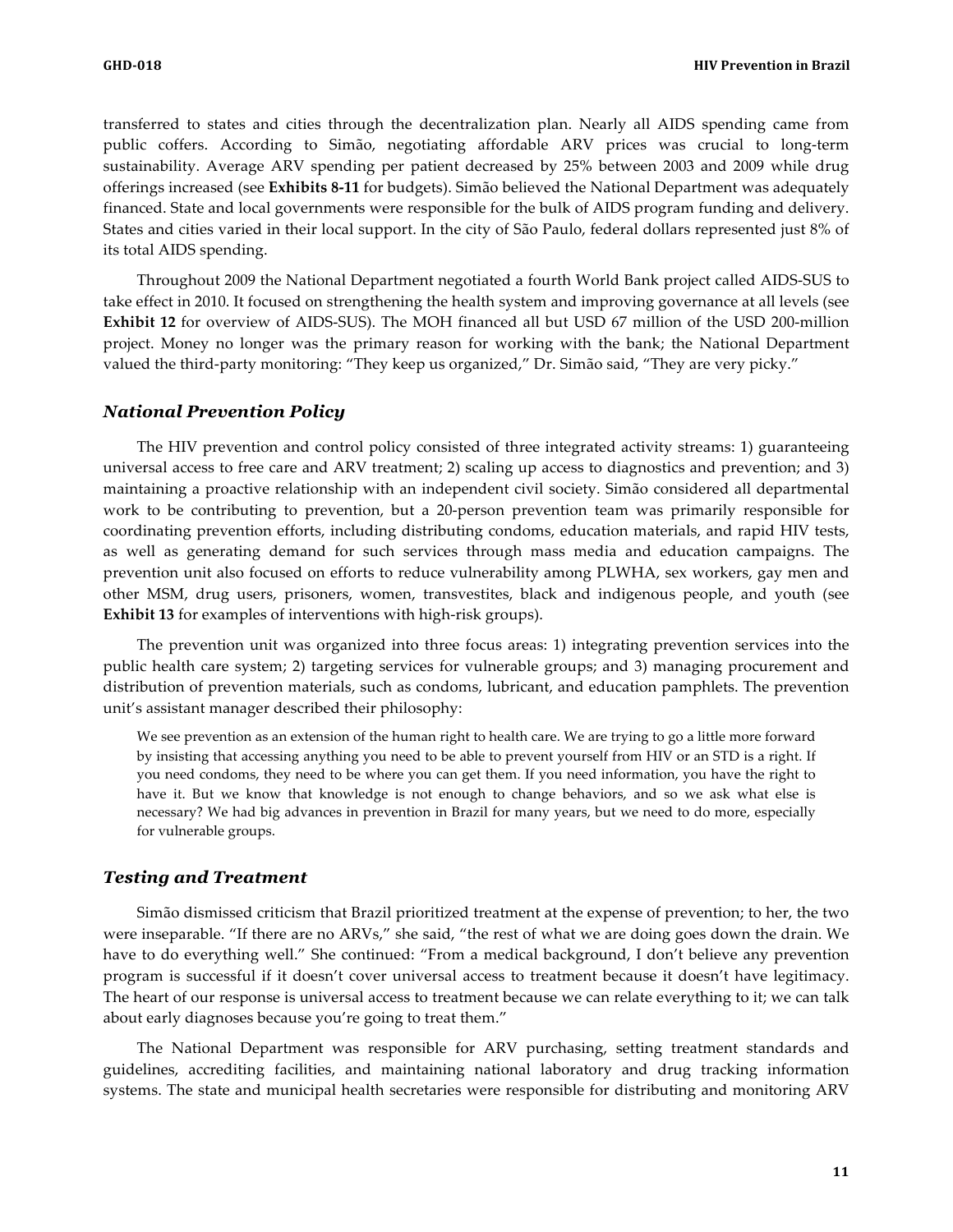therapy. Using the National Medication Logistics Control System to track all patients on treatment, the National Department estimated that 95% (about 190,000) of diagnosed AIDS patients needing ARV treatment received it. Most AIDS treatment was provided at the nation's 625 specialized outpatient AIDS facilities. Patients received their medications from designated pharmacies. These facilities were concentrated in urban areas; the Southeast had 320 ARV dispensing sites, whereas the expansive North had 29.<sup>16</sup> All services were free through SUS, but as Simão described in a 2007 *AIDS* journal article, barriers to care remained: "Even with free access to outpatient facilities, laboratories, and to a fairly functional distribution pipeline, despite the continental size of the country, the expansion of the epidemic to small towns and to destitute individuals means that many patients cannot access medical care at distribution points because of lack of money for transportation."24

In 2009 AIDS patients had access to 19 different ARVs available in 32 different combinations, of which 13 were produced in Brazil and 19 were imported.28 The latter accounted for 70% of ARV costs. Simão spent the majority of her time managing ARV logistics, including price negotiation with international drug manufacturers.

The National Department's prevention team developed materials to sensitize health care providers to the needs of vulnerable populations and discuss prevention with HIV-positive people. The prevention unit also worked with states and cities to increase rates of HIV testing, particularly in primary care for pregnant women. Two-thirds of all HIV testing in Brazil was done in the public health system. Evidence suggested testing rates were insufficient; 44% of AIDS patients were diagnosed after they had symptoms of immune deficiency, and 29% were so ill that they died at the beginning of treatment.20 Outside the primary care system, 384 testing and counseling centers (TCCs) nationwide offered rapid and conventional HIV and STD tests and voluntary counseling and testing. The TCCs were concentrated in cities with medium to high AIDS incidence, and cities with TCCs had testing rates twice as high as those without. One city in São Paulo state became a national model for offering HIV testing catered to different client populations. It offered testing at primary health centers primarily for women; it reached gay men and transvestites through the TCCs; and a mobile clinic brought HIV testing to people in rural areas.

The National Department had been working to increase the use of rapid HIV testing since the national protocol was adopted in 2005. The availability of rapid tests was essential to improve the prevention of mother to child transmission (PMTCT). Rapid testing required no laboratory equipment, making it the ideal method for isolated areas. Results were ready in less than 30 minutes, allowing for immediate counseling and referral. Working with the US Centers for Disease Control and Prevention's Global AIDS Program (CDC-GAP), the National Department trained states' lead agencies to train their health workforce in using rapid tests. The process worked smoothly in well-organized states with sufficient human resources, but not in others. The National Department provided technical assistance and additional funding to help states strengthen their rapid test supply chains to avoid stockouts.

#### *Condoms*

The National Department's principal method for containing the spread of HIV was promoting condom use. Brazil was the world's largest condom buyer. In 2007 the MOH purchased 1 billion male condoms, 8 million female condoms, and 15 million units of lubricant for distribution to states and NGOs.14 In 2009 the National Department distributed a record 465.2 million male condoms to states and NGOs. States distributed their supplies to cities and NGOs to hand out at HIV counseling and testing sites, health clinics, schools, and other venues. São Paulo state alone distributed 8 million condoms per month.29 Private-sector condom sales also had increased steadily since 1992 to reach 422 million in 2008. A 2002 national law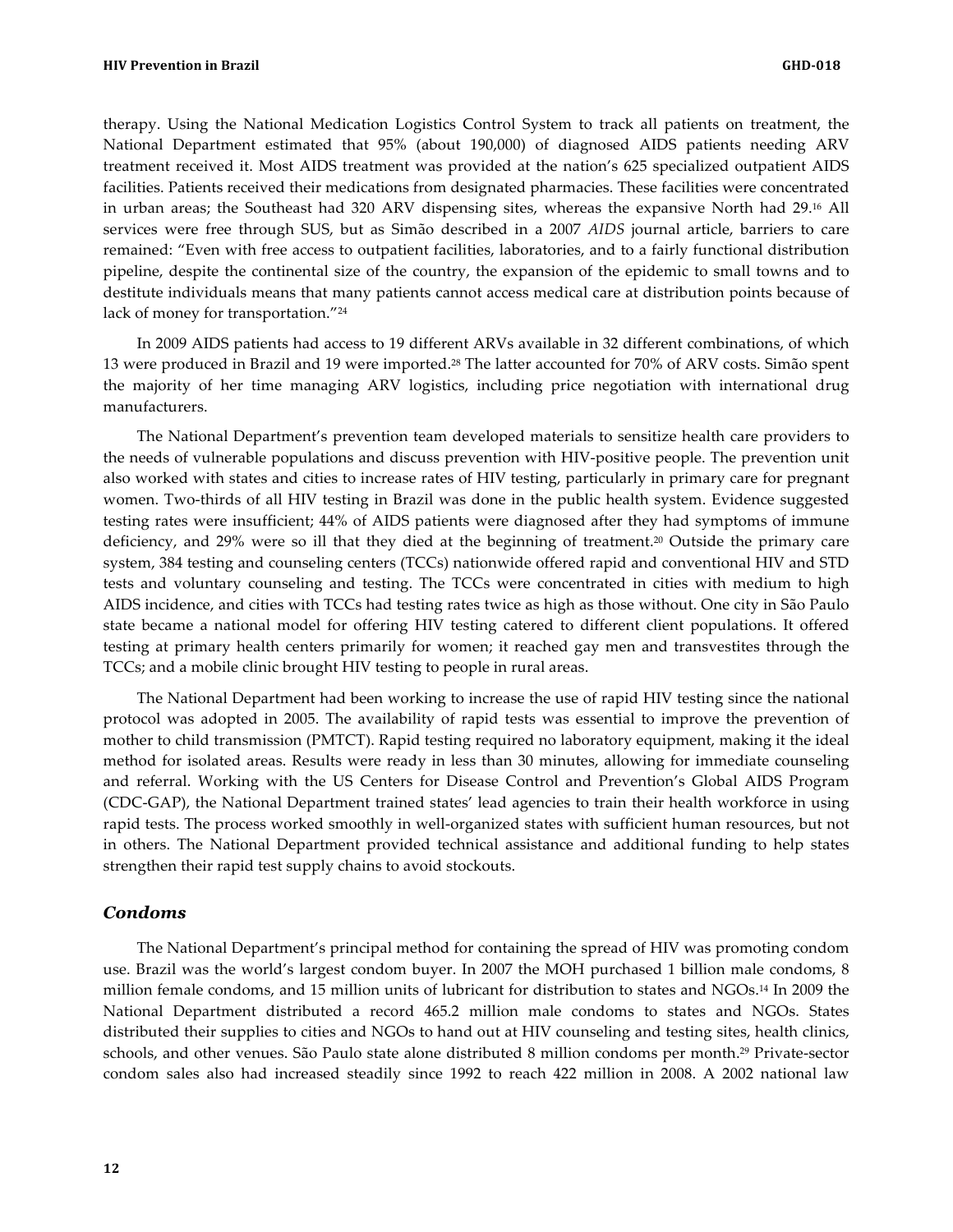allowed for the sale of condoms at any commercial outlet. In 2009 a pack of three condoms cost about USD 1.30

Survey data indicated nearly all Brazilians knew condoms could prevent transmission of STDs and HIV, and yet, national knowledge and behavior surveys showed only half of people consistently used them. "We've reached a saturation point of condom promotion in the way we have been doing it," a prevention unit employee said. "For the first time in 20 years, we have a trend in the decline in use of condoms. This is a huge challenge. … We had big advances in prevention in Brazil for many years. Now we are at a point that this is good, but we need to do more, especially for vulnerable groups."

#### *Communication and Education Campaigns*

The National Department worked with the Ministry of Education to develop and implement a national school-based sexual health and STD/HIV prevention curriculum. In 2009, 7% of schools distributed condoms, and 90% of secondary schools nationwide had some form of STD and HIV prevention program.28 Roughly 20% had adopted the expanded curriculum created in 2007, which was announced by President Lula and funded by the Ministry of Education. According to Simão, "This was the first time in my professional life when the Ministry of Education took money from its budget and put it into a health program."

The National Department sponsored two annual, national mass media prevention campaigns on World AIDS Day in December and during *carnaval*. Civil society groups, however, complained that all government levels were not doing enough mass media communication campaigns. Chequer echoed their criticism. Instead of two campaigns every year, he suggested, there should be at least five -- one tailored to each diverse region in the country. "There is no universal access to prevention yet," he said. "Visit Amazonas, for example, or very poor areas where there is lack of information." Simão disagreed. "We don't think lack of information among the general population is the big problem in Brazil right now," she said. "We are trying to focus our prevention efforts on the populations most at risk."

#### *Monitoring and Evaluation*

Three units in the National Department collected data and conducted M&E: the M&E unit, the surveillance unit, and the research and development (R&D) unit. It was unclear which unit led the efforts and was responsible for developing a long-term strategy. Five M&E regional centers for excellence were established in 2005 to provide technical assistance at the local level, but three lost their funding once states were supposed to take over their maintenance. The National Department wanted to build a data-driven culture at the local health system level and among civil society, but this was a constant struggle impeded by high employee turnover at all levels. The World Bank reported in 2009 that despite significant progress, previous M&E activities were only moderately successful at gathering comprehensive data to guide program decisions. Baseline data was based on small, geographically limited studies, and data on hard-toreach groups was especially poor and sparse. In 2009 the National Department's M&E unit worked with university researchers to complete 10 studies on high-risk groups to form the first national baselines for MSM, IDUs, and sex workers.

The National Department identified three main issues to address under the fourth World Bank project: 1) improve understanding and ownership of results-based management, especially at the state and local levels; 2) further decentralize M&E training; and 3) improve the link between activities and financial monitoring using the PAM monitoring system. Addressing these issues would require additional human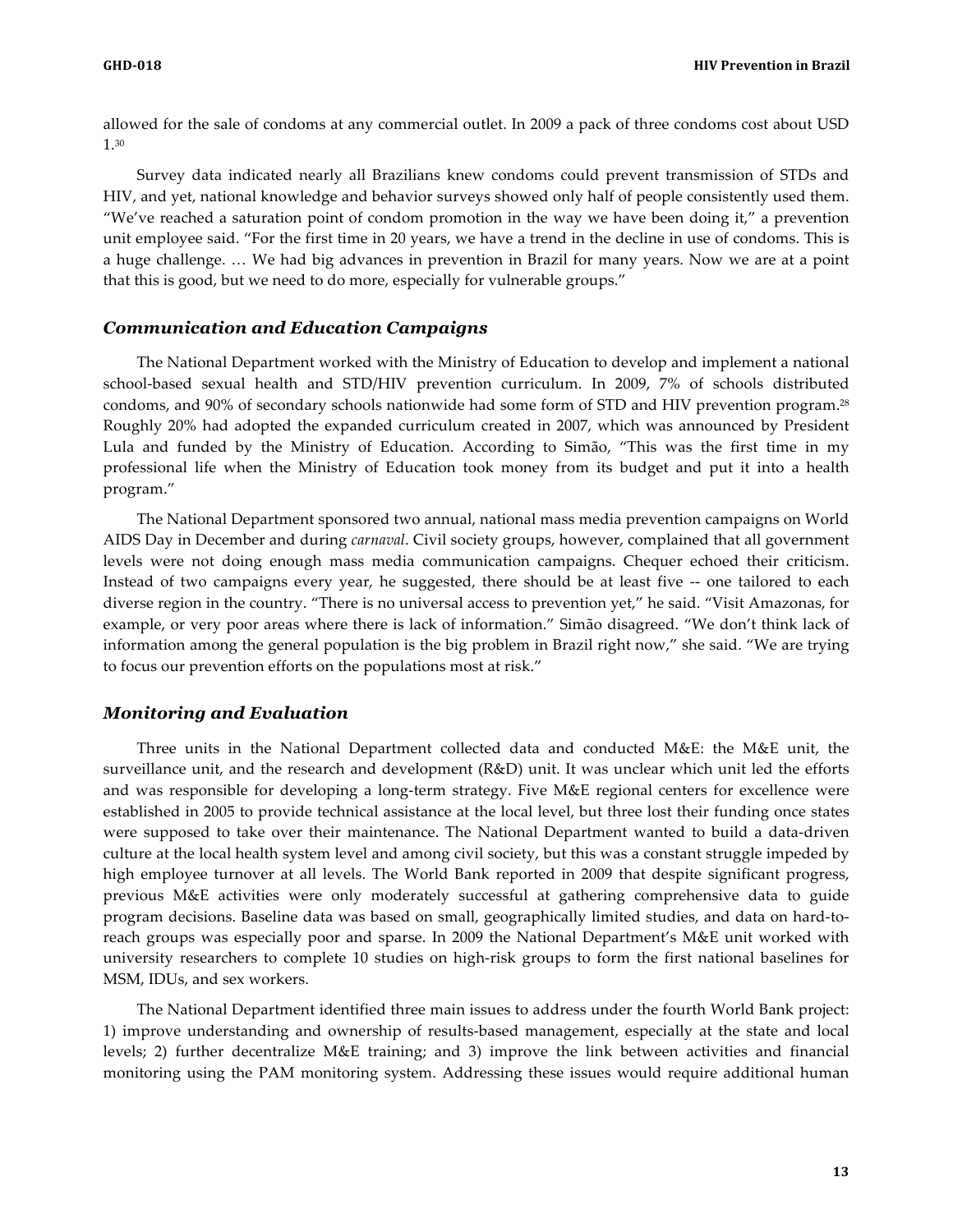resources, better quality data collection, and improved data dissemination to the local level for decision making.

### **Decentralization in 2009**

Since 2004, the National Department had monitored the decentralization policy implementation through a web-based reporting system that was made available to the public. The monitoring system's goals were threefold: 1) to generate sufficient data to inform the annual PAM planning process and key program decisions; 2) to ensure transparency in the use of financial resources and health managers' ability to use the money to implement the local response; and 3) to monitor implementation of agreements made between the SUS at the municipal, state, and national level regarding the availability of condoms and drugs for STDs and opportunistic infections.

The web-based monitoring system allowed citizens to see the PAMs and the states' and cities' progress against them (see **Exhibit 14** for M&E indicators). In 2007 the system recorded that 75% of states and cities had achieved at least 75% of their targets.14 By the end of 2009, the city of São Paulo had achieved 99% of its targets. The city's AIDS program coordinator commented on why the decentralization policy was necessary:

The National Department works with numbers and statistics, but the city works with the people, and we know the demands of the people. A single model of prevention or treatment cannot meet the needs of one city. São Paulo is a large city, and the populations in the different neighborhoods have different priorities. In the city center, homelessness and drug use are the main problems. Then there are areas with many sex workers, and we can target their needs.

In 2009 the NAP transferred about USD 90 million to the state and municipal programs.31 In some places, the money sat unspent in bank accounts. A primary problem was failing to transfer the 10% of federal AIDS funding to NGOs working with vulnerable populations. Aside from the difficult politics, some states and cities lacked organized health accounts and sufficient employees with accounting experience to execute funding transfers. Additionally, Brazil's complicated budgeting laws made contracting with NGOs an enormous bureaucratic hurdle for many states. Each government budget required approval by the corresponding legislative body, meaning that altering a budget midway through a fiscal year was time consuming, if not impossible. Other laws limited how much a budget could increase from year to year and what percent could be spent on human resources. A health policy professor said, "There is so much red tape and conditions on spending money that were designed to battle the history of corruption, but what it creates is a very difficult system that hampers managers' ability to do their jobs."

Considering these challenges along with the political difficulties of stopping fund transfers or taking money back from underperforming states, the National Department chose not to penalize states and cities. Instead, the planning and budget division provided technical assistance to help struggling programs improve their budget planning and contracting policies. First they offered assistance via telephone or video conferencing and then, if necessary, sent consultants to assist in person. The National Department also sponsored budgeting and planning workshops for state and municipal employees.

Another way national officials influenced local programs was by calling attention to programs that were uncooperative. On World AIDS Day 2009, for example, Simão held a press conference to announce where AIDS cases were increasing fastest and how those states and cities had spent their federal AIDS money. According to Barbosa, "She publicly compared São Paulo's performance to Rio de Janeiro and Rio Grande do Sul, knowing those governments would have to explain to the media why they had not spent millions of federal money to implement prevention programs while their AIDS cases were increasing."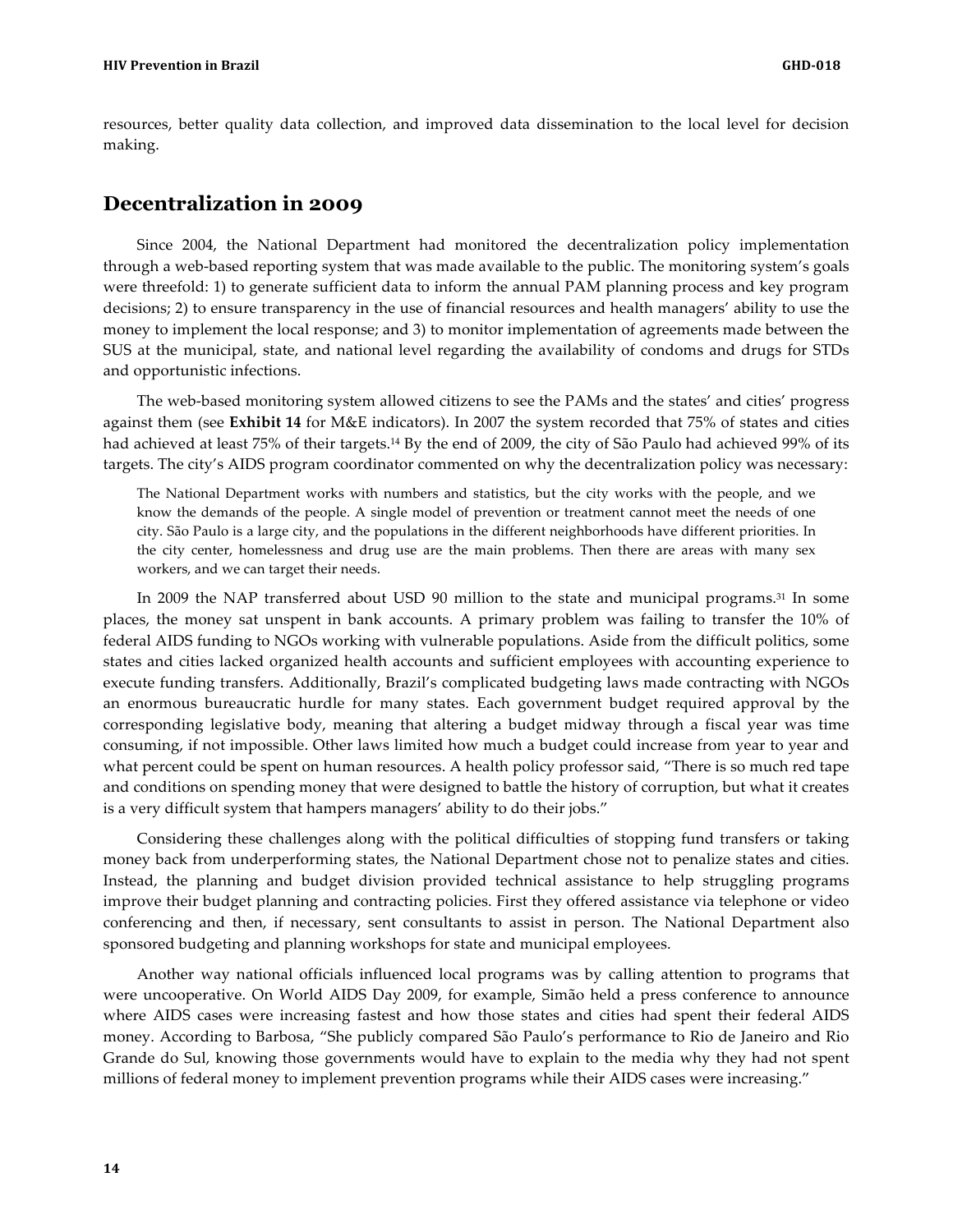#### *Rio de Janeiro*

By December 2009 the city of Rio de Janeiro had achieved only 53% of its PAM targets and was 53 months behind on spending its federal AIDS money. Millions of federal funds intended for AIDS programs and NGOs sat paralyzed in a bank account.32 Da Vida, a Rio de Janeiro NGO supporting sex workers, previously received funding and condoms for its HIV prevention and outreach programs directly from the National Department. Like most NGOs in Rio de Janeiro, Da Vida had not received public support since 2005, when the state became responsible for funding NGOs. Da Vida's monthly condom supply fell from 20,000 to 5,000 because the state failed to match the federal supply.

Harm reduction programs for IDUs in Rio de Janeiro also suffered under the decentralization policy. The city's needle-exchange programs had worked well for about 10 years, but the decentralization policy was described as "the beginning of the end" for them. In addition to the bureaucratic problems of managing the new funding flows, Rio de Janeiro political leaders did not support needle-exchange programs.

#### *Rio Grande do Sul*

Brazil's southernmost state, Rio Grande do Sul, and its capital city, Porto Alegre, were among the country's richest and most developed regions. In 2009 they also had the highest rate of new AIDS cases in the country. Porto Alegre's incidence rate was four times the rate in the city of São Paulo.18 Throughout the 1990s the southern state's AIDS programs and CSOs were considered among the best in the country, particularly for IDU harm reduction. But, as of December 2009 Rio Grande do Sul and Porto Alegre each had implemented only 70% of their PAM targets and were 23 months behind in spending their federal AIDS funding.32 The state's top AIDS coordinator position had been vacant for six months, and millions of federal AIDS funds went unspent. By 2009 most AIDS NGOs had largely deteriorated due to insufficient funding. Many lacked capacity to continue providing services or to publicly protest the government's neglect.

#### *NGO Frustration*

Veriano Terto Jr., director of the respected national NGO, ABIA, along with other civil society leaders, was losing patience with this decentralized approach. Terto favored returning to the system where the National Department directly funded civil society projects. The National Department was reluctant to do this because it contradicted the SUS principle of decentralization and instead would transfer accountability for the NGO projects back to the National Department while states and cities received the benefits. Another solution NGOs proposed was to take back unspent money from underperforming states and redistribute it to states meeting their targets. While he could not prove it, Terto believed Rio Grande do Sul's increasing AIDS incidence was related to neglect of its HIV/AIDS programs. Terto described his waning patience:

Many of the initiatives that have been developed in the last 15 to 20 years, such as the harm reduction programs in the South, are being neglected, abandoned, and we are losing them. For NGOs, things worked better before decentralization. The federal government made announcements of projects and issues to be funded, we would send the projects to Brasilia and there was a competitive process for funding. Then it would be approved or not. At the end of one year or two years, when the project was over, there was an accountability process. We listen to health ministers saying that decentralization will be a good thing and a good solution for health management, but sometimes decentralization is not the answer because decentralization is not a technical issue. It's a political one.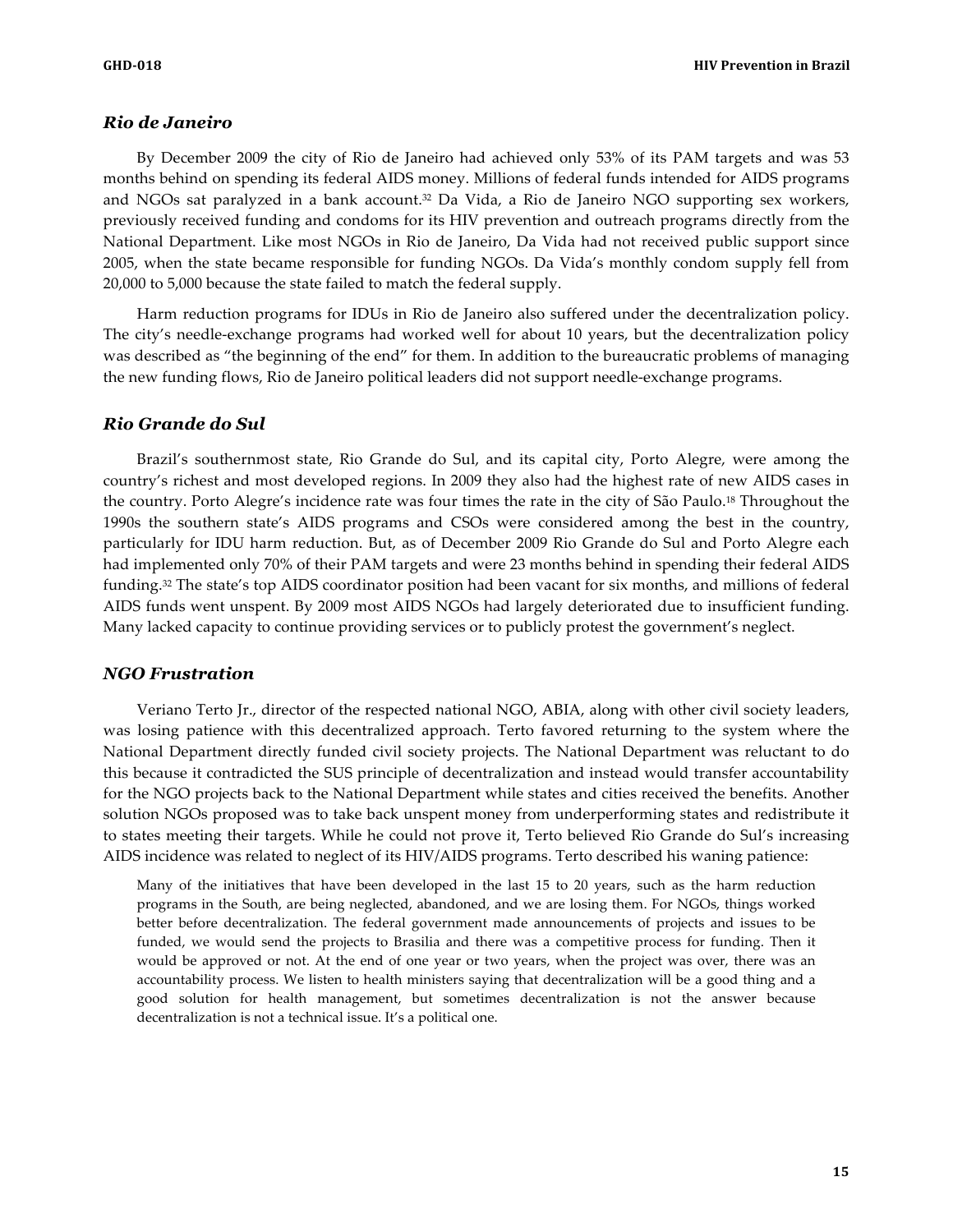### **Strengthening Civil Society**

Since it no longer oversaw all NGO contracts, the National Department's human rights and civil society unit concentrated its efforts in places struggling most under decentralization. These tended to be areas where civil society advocacy was weak and encountering government resistance. A human rights and civil society unit employee said, "What this unit sees is that where civil society is well organized, like the state of São Paulo, everything happens efficiently, and the public administrators that aren't efficient don't stay in office. That doesn't happen where civil society isn't well organized."

Most of the human rights and civil society unit's 13 employees had previously worked at AIDS NGOs. Their responsibilities included coordinating civil society's representation on national committees and supporting NGO networks through which more mature NGOs linked with weaker ones to share knowledge and build political and technical capacity. Staff worked to create opportunities for civil society participation in the state and municipal policy process and managed relationships with the members of Congress who advocated for AIDS and human rights issues. A staff lawyer provided legal assistance to NGOs and consultation to Brazil's Supreme Court regarding human rights and HIV issues. The national employees were careful not to infringe on the governing autonomy of the sub-national levels. Thus, change often occurred more slowly than they hoped. National Department deputy director Barbosa championed the work supporting civil society. He believed it was necessary to push AIDS onto local political agendas and improve government accountability. Barbosa spent only 10 days per month at his Brasilia office and the rest of his time traveling the country and meeting with civil society and municipal AIDS program leaders. "The main focus of the visits is to try to listen to the population's demands and see what their needs are so we can help the local programs meet them," Barbosa said. "It's not always easy because there are political differences and struggles in these local areas."

Chequer believed the National Department staff should spend even more time outside Brasilia to strengthen NGOs in rural areas. "In Brazil, the NGOs are good about talking to the press about the national problems, but they aren't organized enough to put pressure on the local government," Chequer said. "More and more there is a need to have NGOs get organized and learn the political process. Locally, there is not enough social pressure in terms of implementing activities and using the money correctly."

Given its reliance on public funding, CSO's independence from the government was a source of ongoing debate. Non-governmental organization leaders recognized the conflict of interest inherent in relying heavily on government funding, but by 2009 few international donors funded the country's AIDS projects. By World Bank standards, Brazil had reached upper-middle-income status and was already considered a success by many.

#### **Progress**

A 2008 survey found that 97% of Brazilians knew HIV could be transmitted through sex and that condoms could protect against transmission. The national survey results also showed that 46% of Brazilians reported using condoms when having sex with a casual partner, up from 9% in 1989.20 In 2009, 47% of female sex workers received assistance from prevention programs. Of those, 77% received free condoms, and 57% knew where they could take a free HIV test. Half of sex workers reported always using condoms with all clients. Among IDUs, 40% reported having access to prevention programs, 49% knew where they could take a free HIV test, and 28% received free condoms. Half of IDUs reported not sharing syringes in the previous 12 months, and 70% reported using a condom the last time they had sex with a casual partner.28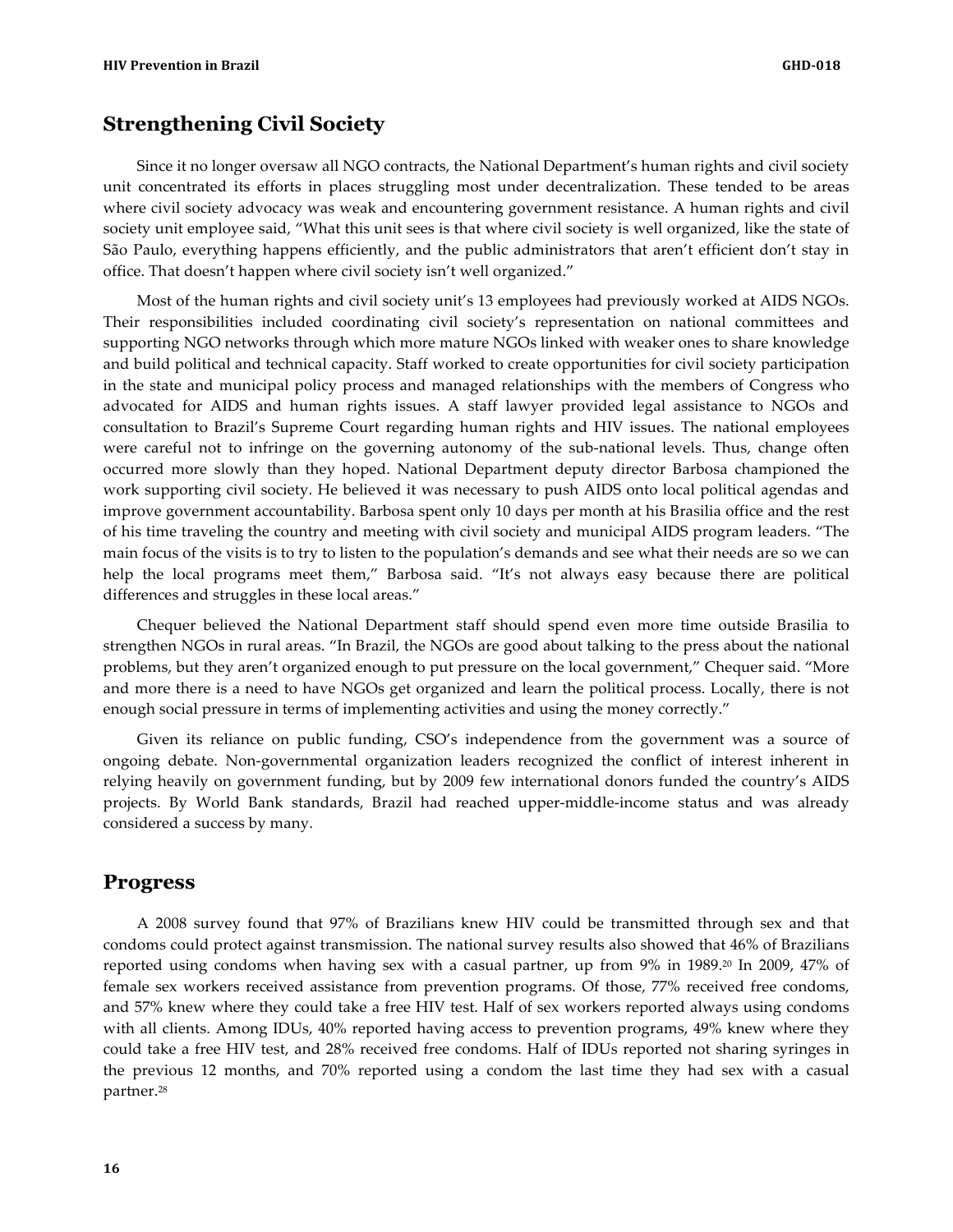About one-third of HIV patients started receiving health services when their CD4 counts were below 200, indicating advanced disease, but HIV testing and mortality rates varied by region. Distribution of rapid tests had increased from 530,000 in 2005 to 1.75 million in 2008. In 2008, 41% of people over age 14 in the Southeast region had ever been tested for HIV as compared to 27% in the Northeast.20 The median survival time among AIDS patients in the 1980s was five months. Among those diagnosed in 1996, it was 58 months, and by 2009, average survival rates were comparable to developed countries at 108 months.33,14The risk of dying within a year of an AIDS diagnosis in the North and Northeast, however, was three times higher than the Southeast.14

Nationally, 62% of pregnant women were tested for HIV during antenatal visits in 2006, up from 52% in 2000. But 19% of mothers were never tested, and another 19% received only a rapid test at the time of labor. Testing rates varied from 85% in the South to 40% in the Northeast.14 Women in small cities were less likely (51%) to be tested than those living in large cities (71%). In 2007, 323 babies were infected with HIV from their mothers, down from a peak of 1,019 a decade earlier.18 The percentage of babies born positive, however, was twice as high in the North than the national average of 6.8%.<sup>20</sup>

Between 1997 and 2007 the MOH estimated that access to HAART prevented 1.3 million hospitalizations, saving USD 1.1 billion. The average number of hospital admissions per patient per year in 1996 was 1.65. At that rate, the MOH had expected 1.6 million HIV/AIDS-related hospitalizations over the decade, but only 293,074 were registered.34 The average AIDS-related hospital admission in 2007 was 17 days compared to 5.8 for all SUS hospital admissions.20 Evidence suggested that resistance to first-line drugs was low in Brazil, indicating treatment adherence.<sup>24</sup>

#### **Looking to the Future**

Every day Simão thought about her staff's efforts to guarantee that all 190,000 patients needing ARV treatment would receive it. She thought about what the National Department could do in the short and long term to improve patient care, prevent new HIV infections, and ultimately, ensure these efforts could be sustained indefinitely. She believed that effective HIV prevention in Brazil must target the populations most at risk, be decentralized, and work through the health system, but each of these areas presented challenges. The National Department was more progressive than many states and cities when it came to working with marginalized populations. How could Simão best push the HIV prevention agenda to protect and support the people with the highest risk of infection while respecting local government autonomy?

Strong civil society advocacy and NGO service provision had been the backbone to Brazil's HIV response. However, in 2009 many NGOs were nearing collapse and high-risk populations were being neglected in places where government had failed to support them. AIDS advocates were growing increasingly frustrated. Should the National Department continue providing technical assistance, or should it take stronger action in places failing to implement the decentralization policy?

Lastly, reducing mother-to-child HIV transmission and guaranteeing timely access to testing, treatment, and care depended on the strength of Brazil's primary health care system. How could Simão's department strengthen the health system amidst the vast inequities across such a massive country?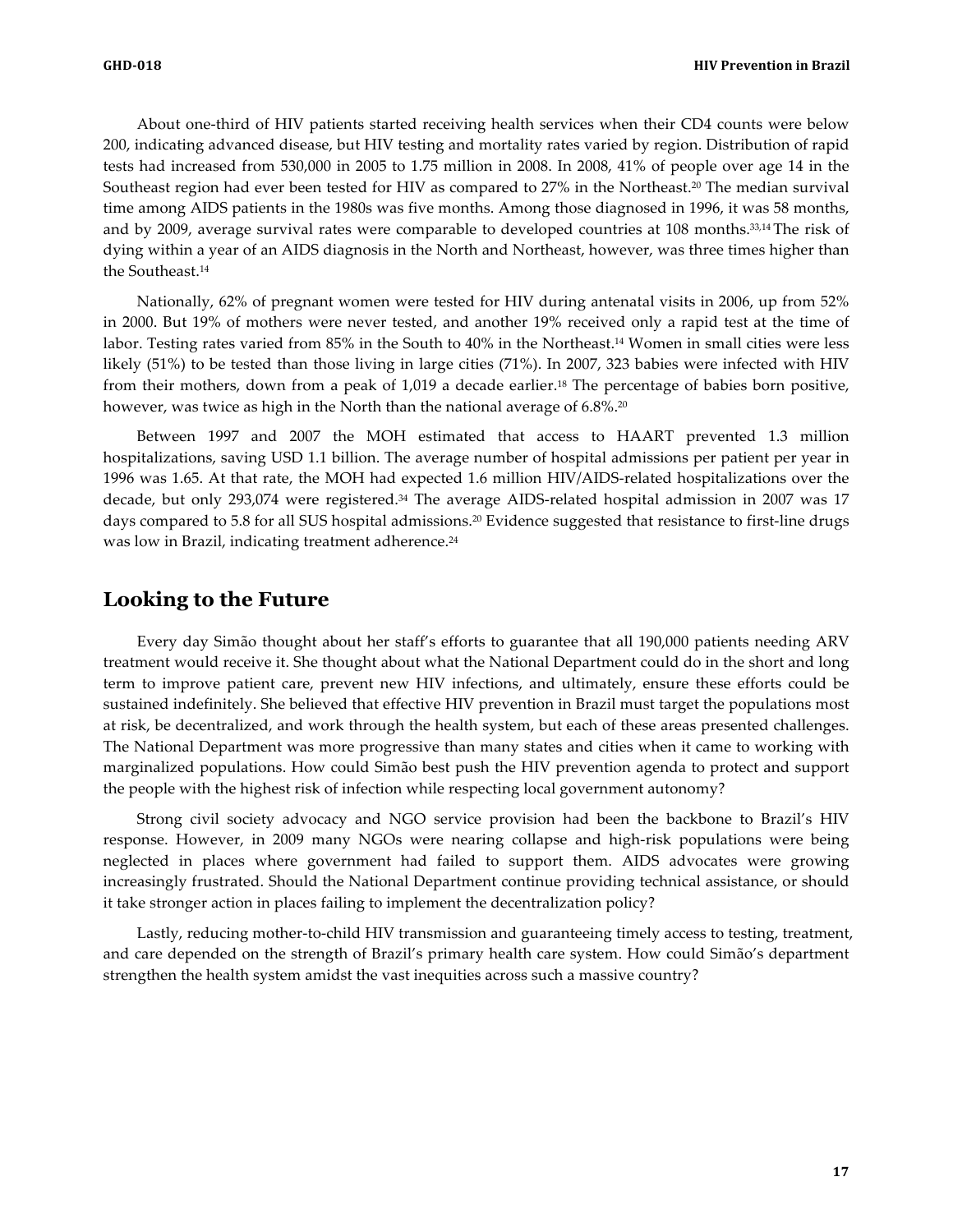## **Appendix** *Abbreviations*

| <b>ARV</b>       | antiretroviral drugs                                                   |
|------------------|------------------------------------------------------------------------|
| <b>CNAIDS</b>    | National AIDS Commission                                               |
| CSO <sub>1</sub> | civil society organizations                                            |
| <b>DOTS</b>      | directly observed treatment short-course                               |
| DTP3             | third dose of diphtheria toxoid, tetanus toxoid, and pertussis vaccine |
| GDP              | gross domestic product                                                 |
| <b>HAART</b>     | highly active antiretroviral therapy                                   |
| IDU              | injecting drug users                                                   |
| M&E              | monitoring and evaluation                                              |
| <b>MOH</b>       | Ministry of Health                                                     |
| <b>MSM</b>       | men having sex with men                                                |
| <b>NAP</b>       | National AIDS Program                                                  |
| <b>NGO</b>       | non-governmental organizations                                         |
| PAM              | Planos de Ações e Metas (Goal and action plans)                        |
| <b>PPP</b>       | purchasing power parity                                                |
| PLWHA            | people living with HIV/AIDS                                            |
| PSF              | Programa Saúde da Família (Family Health Program)                      |
| <b>STD</b>       | sexually transmitted disease                                           |
| <b>SUS</b>       | Sistema Único de Saúde (Unified Health System)                         |
| <b>TCC</b>       | testing and counseling centers (TCCs)                                  |
| <b>USD</b>       | United States' dollar                                                  |
|                  |                                                                        |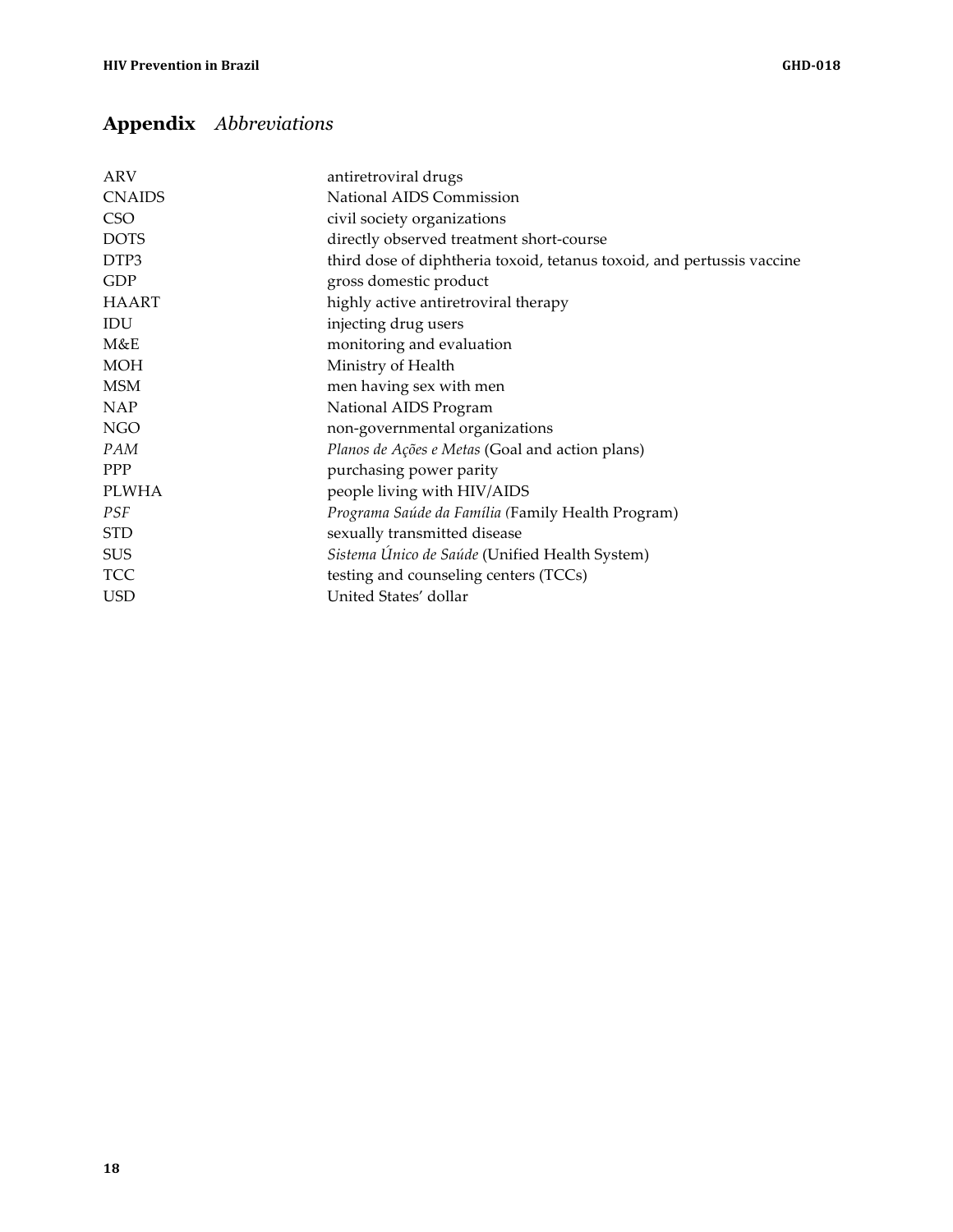

### **Exhibit 1** *Map of Brazil*

Source: Available in the public domain.

### **Exhibit 2** *Deaths by All Causes, 2005*



Source: World Health Organization.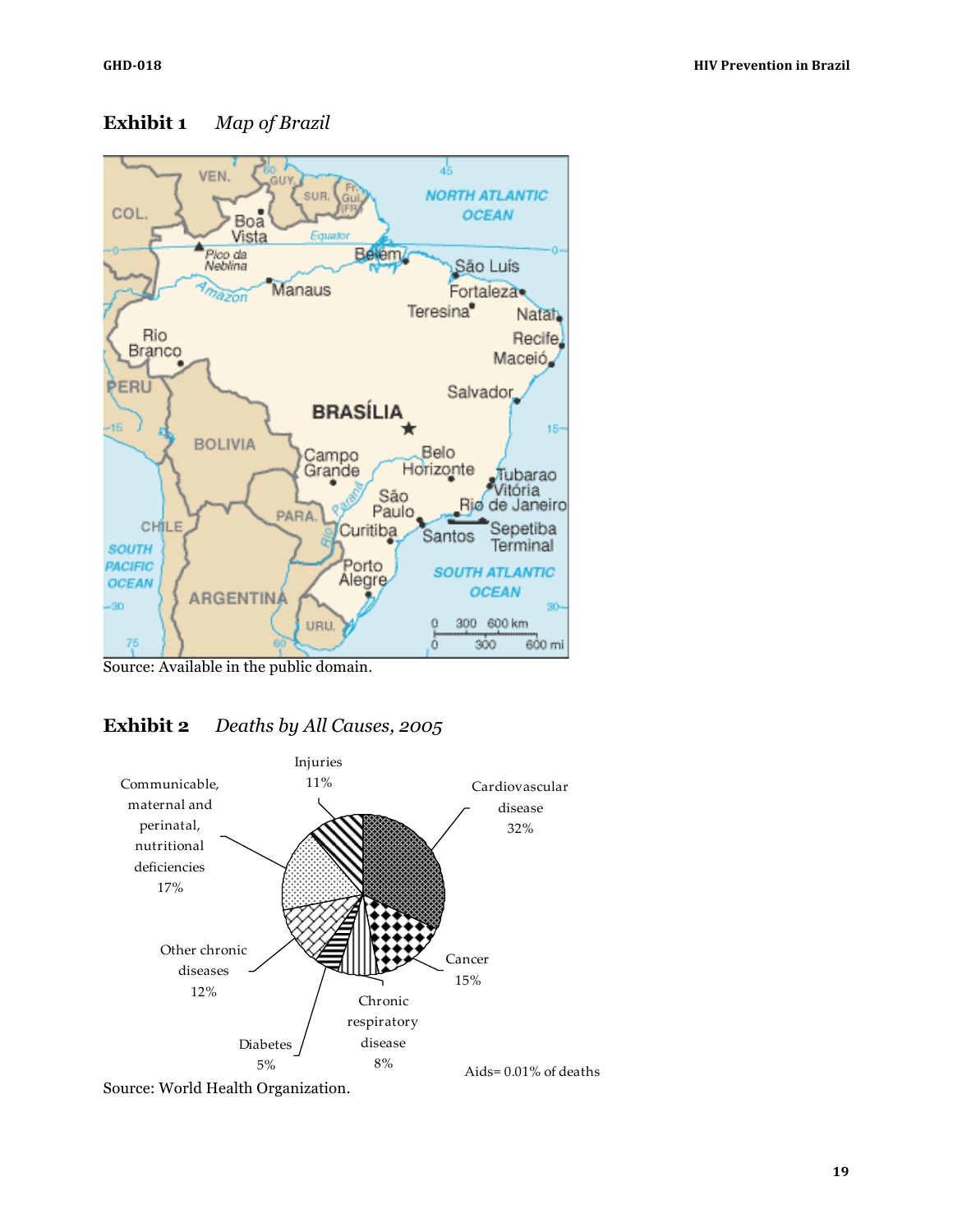|                                            | 1997    | 2009   |
|--------------------------------------------|---------|--------|
| Total adult HIV prevalence                 | $0.6\%$ | 0.61%  |
| AIDS incidence rate (per 100,000 people)   | 17.2    | 18.2   |
| Male incidence rate (per 100,000 people)   | 23.4    | 22     |
| Female incidence rate (per 100,000 people) | 11.1    | 13.9   |
| Male-Female ratio                          | 2.1     | 1.8    |
| New AIDS cases, annually                   | 27,403  | 33,090 |
| Aids deaths, annually                      | 12,078  | 11,532 |
| AIDS mortality rate (per 100,000 people)   | 7.6     | 6.1    |
| Cases of vertical transmission             | 1,041   | 406    |
| Portion of cases among MSM                 | 22%     | 18%    |
| Portion of cases among IDUs                | 22.6%   | 7.4%   |

**Exhibit 3** *AIDS Epidemiological Indicators*

Source: Brazilian National Department of STD, AIDS and Viral Hepatitis



### **Exhibit 4** *AIDS Incidence by Region in Brazil, 2000-2008\**

Source: Brazilian National Department of STD, AIDS and Viral Hepatitis.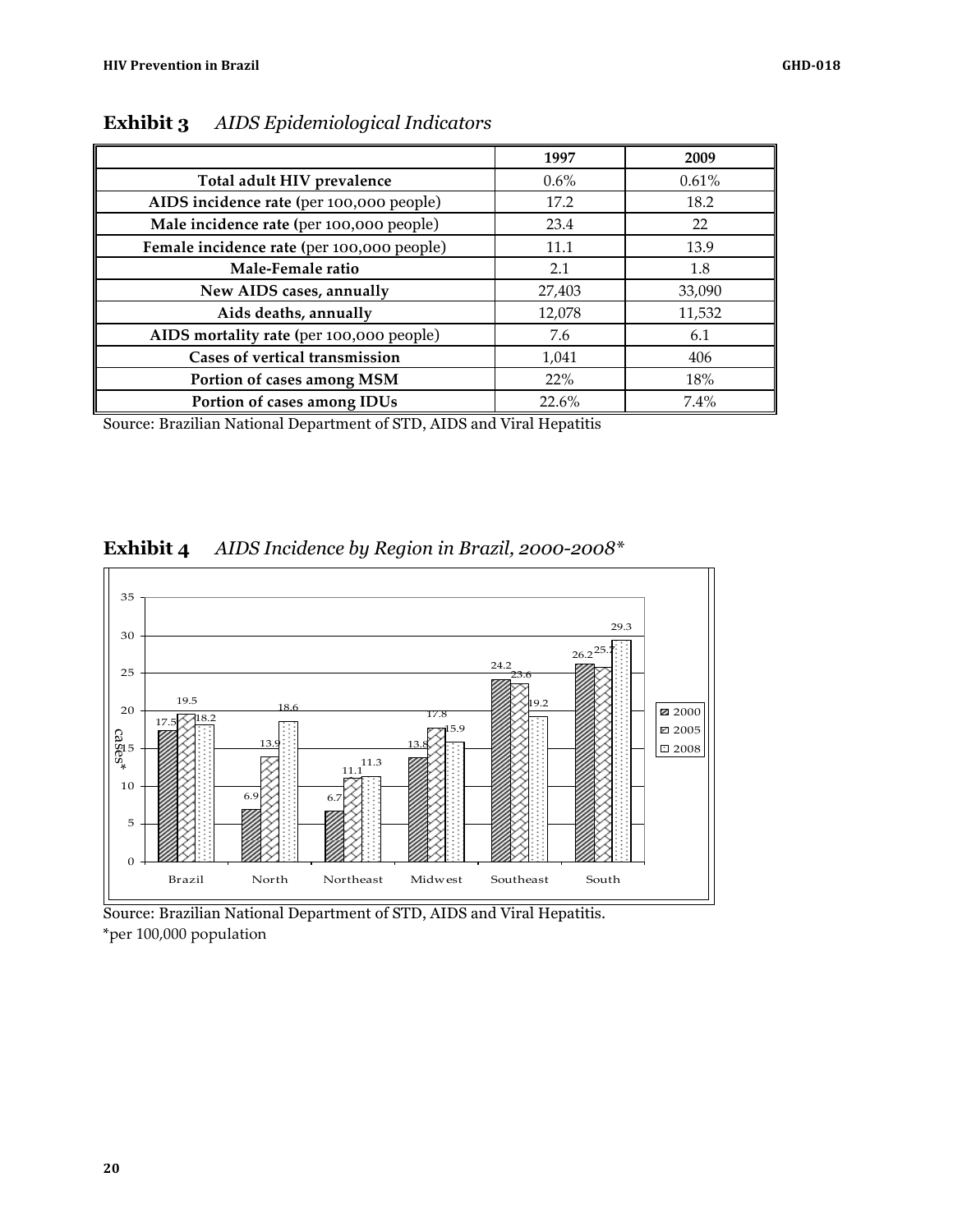### **Exhibit 5** *Timeline of Brazil's HIV/AIDS Response*

| 1982      | Seven AIDS cases among gay men are diagnosed in São Paulo.                                                                                                  |
|-----------|-------------------------------------------------------------------------------------------------------------------------------------------------------------|
| 1983      | São Paulo state health department establishes the nation's first AIDS program, requires                                                                     |
|           | mandatory reporting, and launches a public awareness campaign.                                                                                              |
| 1984      | Ten cases among hemophiliacs are diagnosed.                                                                                                                 |
| 1985      | Democratic elections end two decades of military rule. Eleven states have AIDS programs,                                                                    |
|           | and the Ministry of Health creates a national program.                                                                                                      |
| 1986-1990 | Centralized National AIDS Program begins implementing programs.                                                                                             |
| 1986      | Brazilian national government requires mandatory reporting of AIDS cases. São Paulo state                                                                   |
|           | requires testing of blood supply. PAHO provides technical assistance.                                                                                       |
| 1987      | The National AIDS Program begins coordinating activities; 26 babies are diagnosed with                                                                      |
|           | HIV.                                                                                                                                                        |
| 1988      | Brazil adopts a new national constitution declaring "health as a basic human right,"                                                                        |
|           | requiring the government to provide free health services. CNAIDS forms.                                                                                     |
| 1989      | Previna, a national prevention campaign, launches to target high-risk groups. Major national<br>businesses and Armed Forces launch HIV prevention programs. |
| 1990-1992 | The National AIDS Program reaches a standstill. The health minister dismantled the                                                                          |
|           | program but was ousted after Brazil's president was impeached for corruption.                                                                               |
| 1990      | São Paulo state launches a needle-exchange program.                                                                                                         |
| 1992      | Brazil's fifth health minister in two years takes office and re-establishes the National AIDS                                                               |
|           | Program with its former director. Several national laws are adopted to protect AIDS                                                                         |
|           | patients' civil rights and provide treatment. One study predicts 1.2 million Brazilians will be                                                             |
|           | infected with HIV by 2000.                                                                                                                                  |
| 1994-2003 | Three World Bank projects provide USD 750 million for HIV prevention and programs.                                                                          |
| 1993      | Brazil begins producing its own AZT and eliminates tariffs and taxes on imported condoms.                                                                   |
| 1994      | The National AIDS Program adopts harm reduction as an explicit policy. First World Bank                                                                     |
|           | loan funds are distributed, and a growing number of NGOs begin providing services.                                                                          |
| 1996      | Congress passes a law providing universal access to antiretroviral therapy. Nationally, 600                                                                 |
|           | NGOs are estimated to be working on AIDS issues.                                                                                                            |
| 1997      | HIV surveillance system is revamped and national treatment protocols are adopted.                                                                           |
| 1998      | Brazil experiences a financial crisis, but spending on HAART increases. USAID and United                                                                    |
|           | Nations Development Program launch strategic programs with USD 8.4 million and USD                                                                          |
|           | 2.5 million, respectively. World Bank contracts UNESCO and UNDCP to carry out activities                                                                    |
|           | for second phase of AIDS loan.                                                                                                                              |
| 2003      | The National AIDS Program expands its decentralization policies, giving states                                                                              |
|           | responsibility for funding local NGO projects and creating results-based management                                                                         |
|           | agreements with 480 cities and all 26 states.                                                                                                               |
| 2005      | Brazil rejects USAID funding due to disagreement over prevention activities for sex                                                                         |
|           | workers.                                                                                                                                                    |
| 2007      | President Lula issues a compulsory license for Merck's drug efavirenz, allowing Brazil to                                                                   |
|           | make its own and purchase generic versions.                                                                                                                 |
| 2009      | The National AIDS Program becomes a department within the Ministry of Health.                                                                               |
|           |                                                                                                                                                             |

Source: Compiled by case writers from publicly available data sources.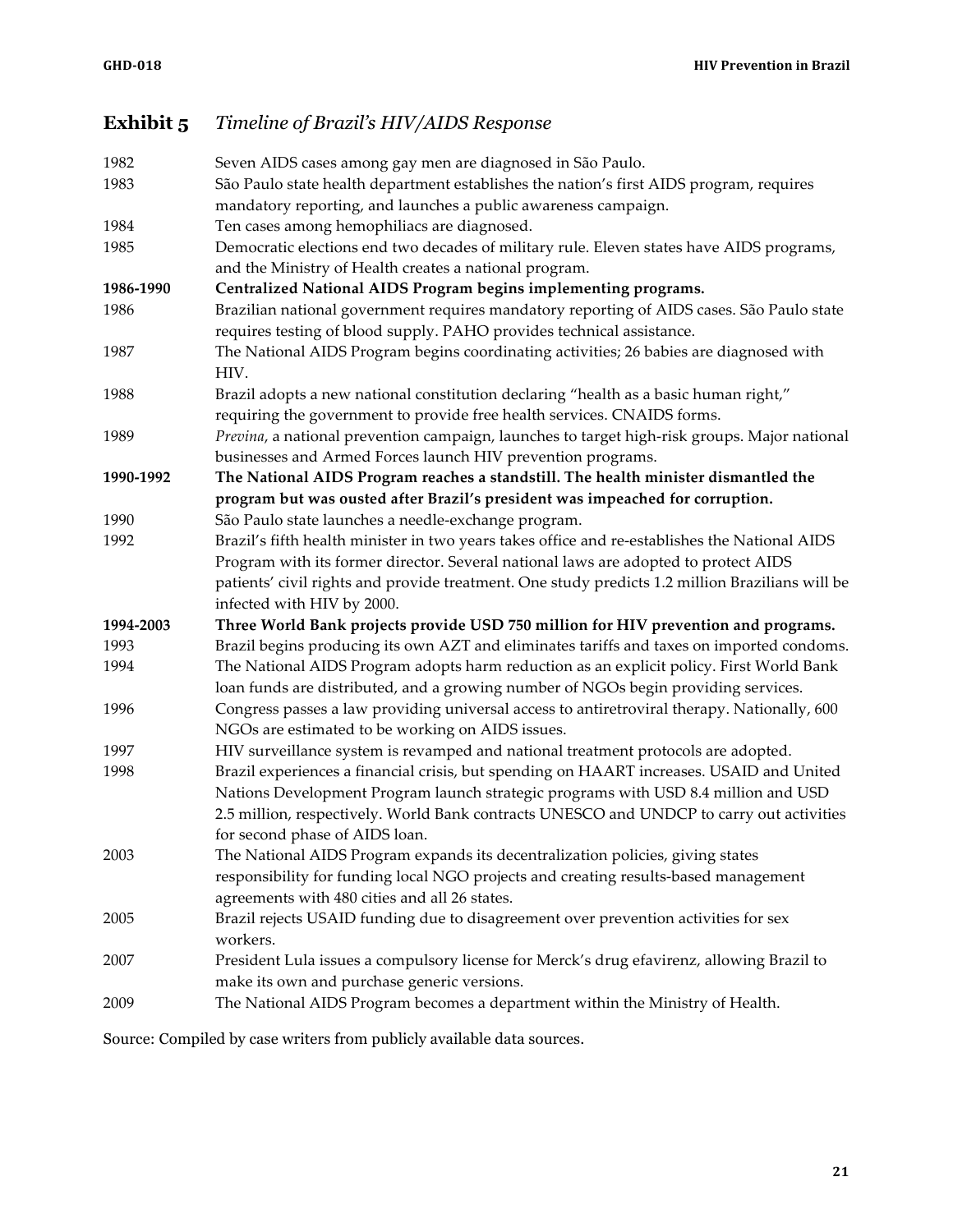| <b>Project Name</b> | <b>Dates</b> | Total Amount (USD, | <b>Bank-funded portion</b> |  |
|---------------------|--------------|--------------------|----------------------------|--|
|                     |              | million)           | (USD)                      |  |
| AIDS I              | 1993-1997    | 250                | 160 (64%)                  |  |
| <b>AIDS II</b>      | 1998-2003    | 300                | 165(55%)                   |  |
| <b>AIDS III</b>     | 2004-2007    | 200                | $100(50\%)$                |  |
| AIDS-SUS            | 2010-2013    | 200                | $67(33.5\%)$               |  |

**Exhibit 6** *Summary of World Bank AIDS Projects*

Source: World Bank.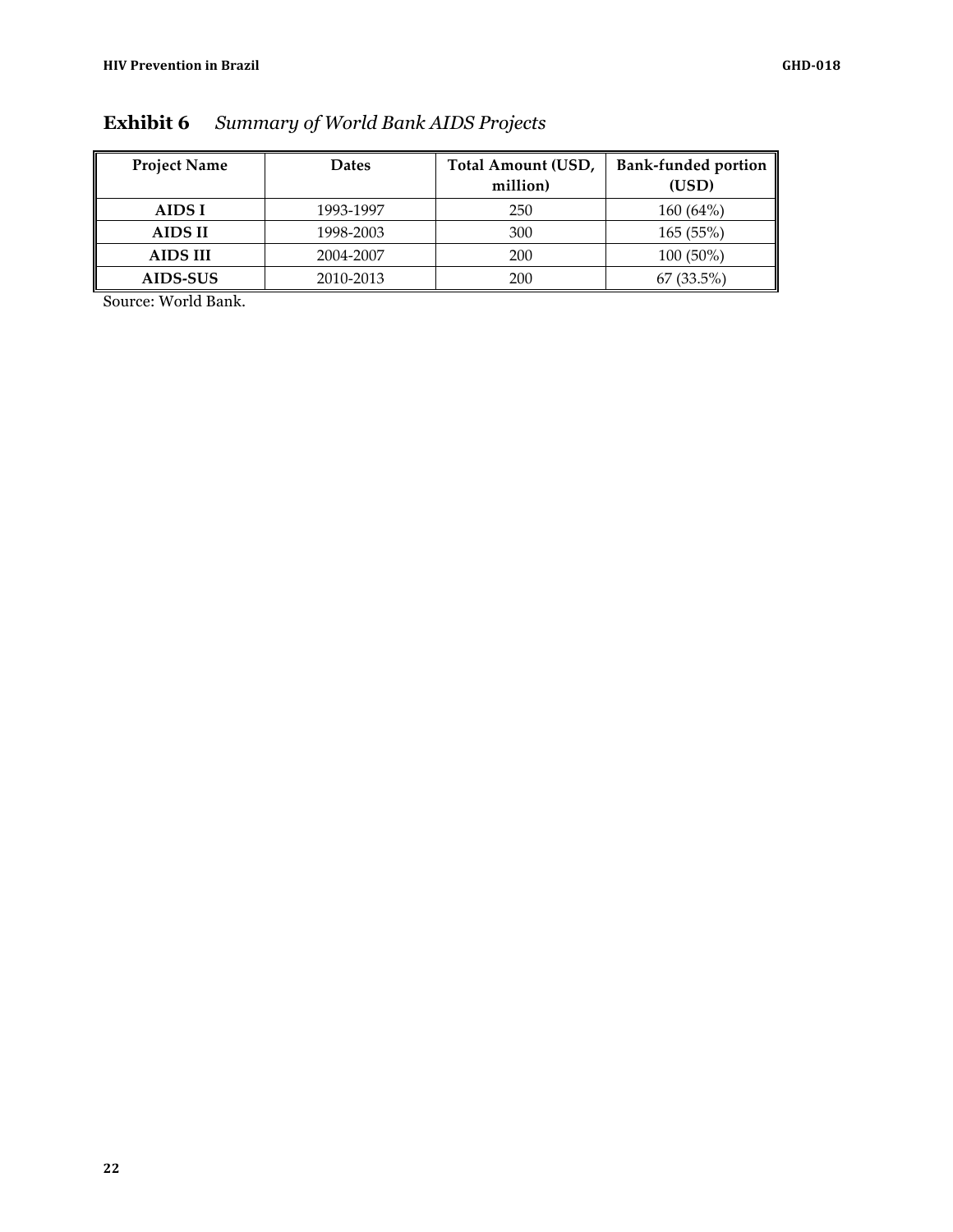

### **Exhibit 7** *National Department of STD, AIDS and Viral Hepatitis Organogram, 2009*

Source: Brazilian National Department of STD, AIDS and Viral Hepatitis.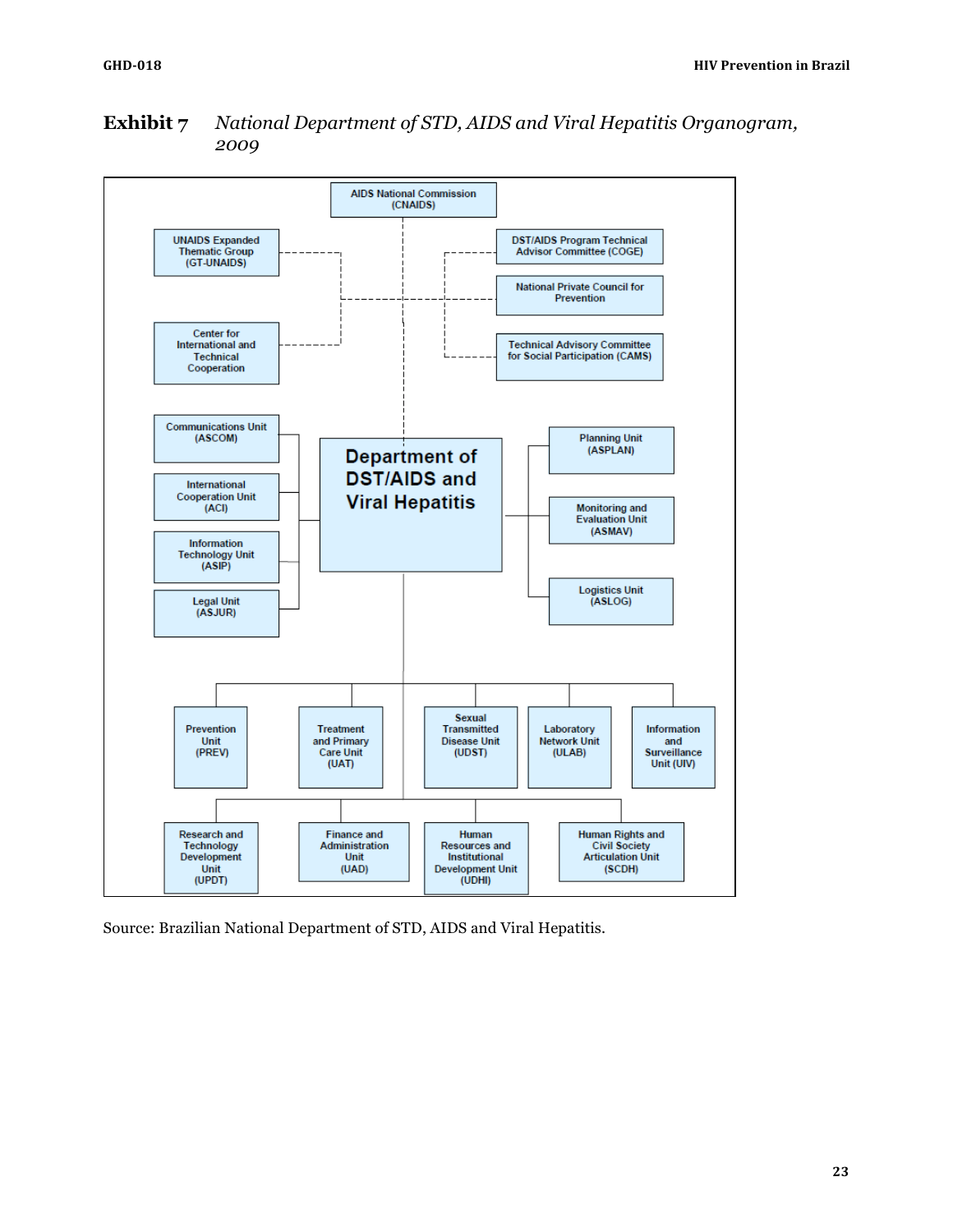

### **Exhibit 8** *National Department of STD, AIDS and Viral Hepatitis Budget, 1998-2009*

\*Reported in millions

Source: National Department of STD, AIDS and Viral Hepatitis Budget.

| Year | <b>No. Patients</b> | Spending on<br>ARV/patient<br>(USD) | <b>ARV</b> spending<br>(as % of GNP) | ARV spending<br>(as % of total)<br>MOH budget) |
|------|---------------------|-------------------------------------|--------------------------------------|------------------------------------------------|
| 2003 | 139,868             | 1,377                               | 0.038                                | 1.92                                           |
| 2004 | 156,670             | 1,554                               | 0.033                                | 1.73                                           |
| 2005 | 164,547             | 1,750                               | 0.031                                | 1.63                                           |
| 2006 | 174,270             | 1,830                               | 0.027                                | 1.47                                           |
| 2007 | 180,640             | 1,767                               | 0.025                                | 1.30                                           |
| 2008 | 191,244             | 1,566                               | 0.019                                | 1.08                                           |
| 2009 | 197,000             | 1,435                               | 0.020                                | 1.03                                           |

### **Exhibit 9** *Brazilian Spending on ARVs, 2003-2009*

Source: Brazilian Ministry of Health, 2009.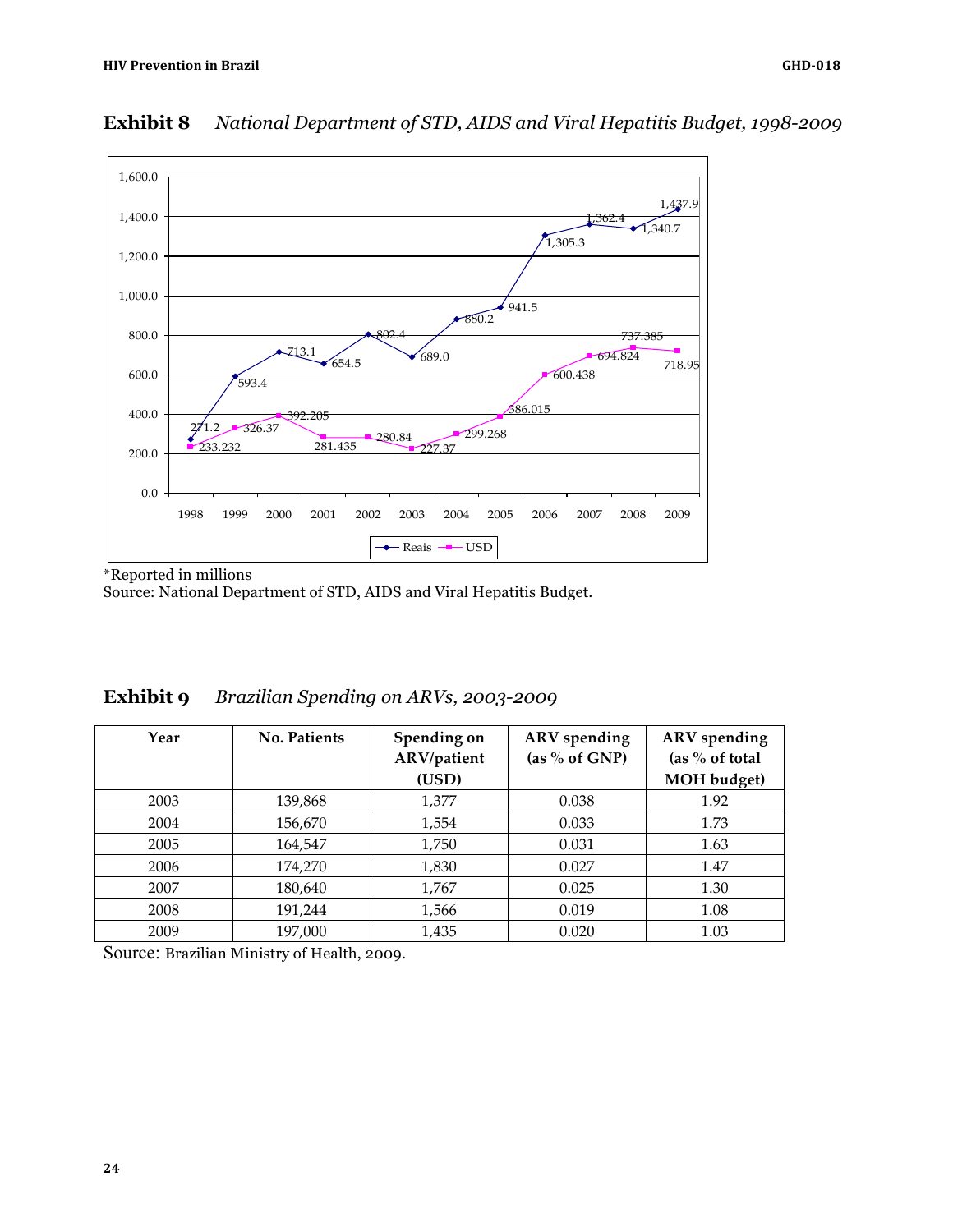|                                                                                          | 2006    |      |         | $2007**$ |         | 2008 |  |
|------------------------------------------------------------------------------------------|---------|------|---------|----------|---------|------|--|
|                                                                                          |         | $\%$ |         | $\%$     |         | $\%$ |  |
| Prevention*                                                                              | 75.2    | 6.0  | 160.8   | 14.3     | 76.4    | 6.7  |  |
| Care and treatment                                                                       | 1,034.1 | 83.2 | 860.2   | 76.3     | 956.4   | 83.9 |  |
| Program management,<br>e.g. M&E, planning,<br>surveillance, laboratory<br>infrastructure | 55.9    | 4.5  | 38.6    | 3.4      | 42.9    | 3.8  |  |
| Human resource<br>incentives, e.g. staff<br>development and<br>training                  | 12.1    | 1.0  | 16.9    | 1.5      | 15.7    | 1.4  |  |
| Social protection and<br>orphans                                                         | 29.2    | 2.3  | 25.9    | 2.3      | 24.8    | 2.2  |  |
| Creating an enabling<br>environment, e.g.<br>human rights promotion                      | 31.4    | 2.5  | 14.2    | 1.3      | 20.2    | 1.8  |  |
| Research                                                                                 | 5.7     | 0.5  | 10.8    | 1.0      | 4.0     | 0.3  |  |
| Total                                                                                    | 1,243.4 |      | 1,127.3 |          | 1,140.3 |      |  |

### **Exhibit 10** *National AIDS Categorical Spending in millions USD, 2006-2008*

\*Does not capture spending at the state and local levels.

\*\*Spike in prevention spending due to purchase of 1 billion male condoms.

Source: Brazilian National Department of STD, AIDS and Viral Hepatitis Budget.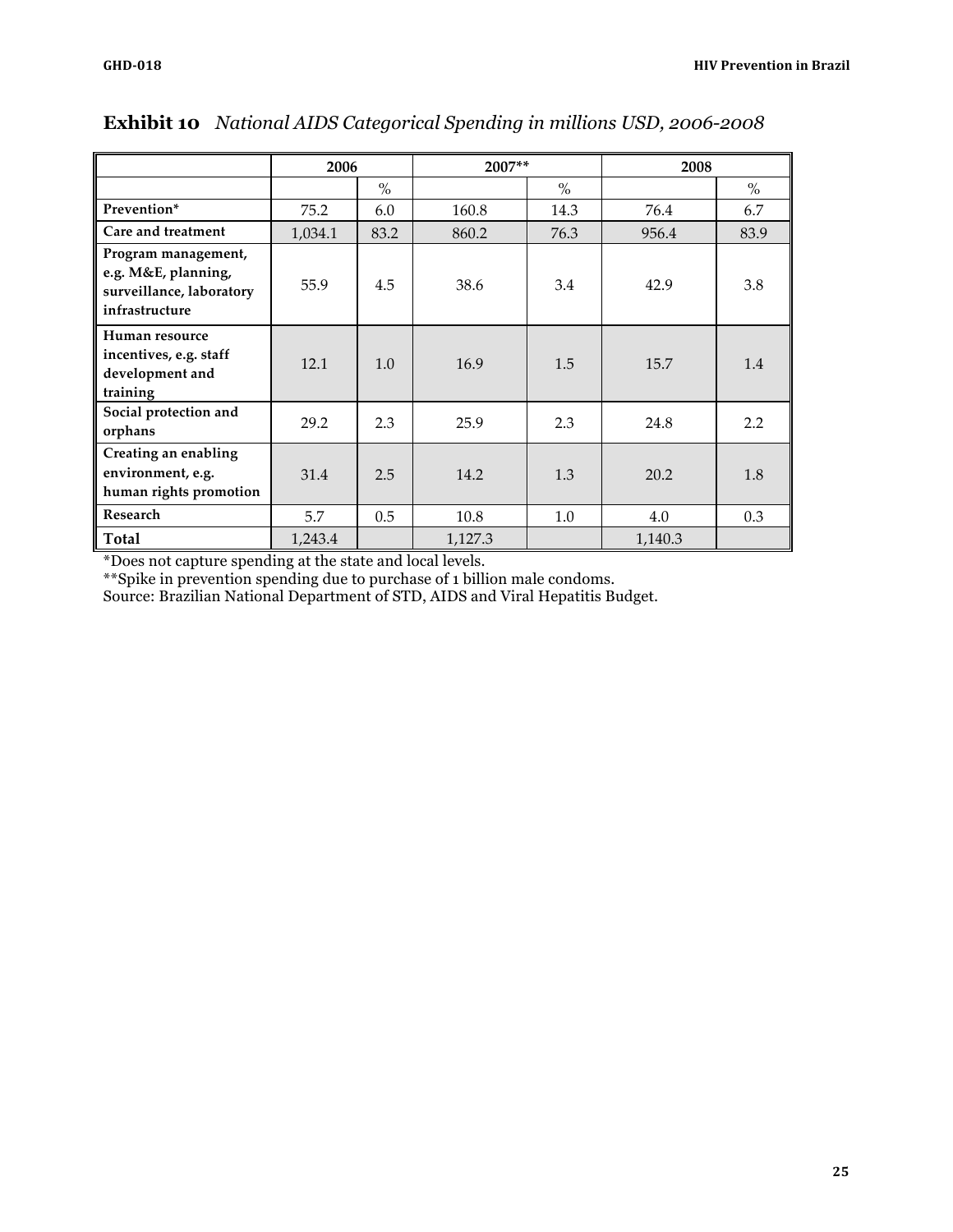|                                           | 2006*      | 2007**      | 2008       |
|-------------------------------------------|------------|-------------|------------|
| <b>Blood supply safety</b>                | 695,045    | 1,250,520   | 1,080,340  |
| <b>Community Mobilization</b>             | 7,063,584  | 10,324,440  | 10,092,046 |
| <b>Education programs for vulnerable</b>  | 791,787    | 8,189,819   | 4,728,571  |
| populations                               |            |             |            |
| Female condom provision                   | 2,496,895  | 6,321,585   |            |
| <b>IDUs</b>                               | 757,903    | 43,683      | 47,760     |
| Male condom provision                     |            | 67,991,988  | 167,497    |
| Mass media communication                  | 21,785,522 | 29,834,802  | 29,720,864 |
| <b>MSM</b>                                | 78,431     |             | 99,500     |
| Other                                     | 21203112   | 3,705,315   | 2707773    |
| People living with AIDS                   | 59,388     | 1,422,791   |            |
| Mother to child transmission              | 11,341,484 | 7,239,892   | 6,952,792  |
| Prevention, diagnosis & treatment of STDs | 2,882,840  | 3,579,523   | 4,418,474  |
| Sex workers                               | 55,676     |             | 35,820     |
| <b>Voluntary Testing &amp; Counseling</b> | 5,401,381  | 17,436,693  | 14,579,160 |
| Youth                                     | 537118     | 3,431,629   | 1788687    |
| <b>Prevention Total</b>                   | 75,150,165 | 160,772,680 | 76,419,285 |

### **Exhibit 11** *National AIDS Prevention Spending in USD, 2006-2008*

\*Receiving World Bank funds

\*\*Completed purchase of 1 billion condoms

Source: UNAIDS.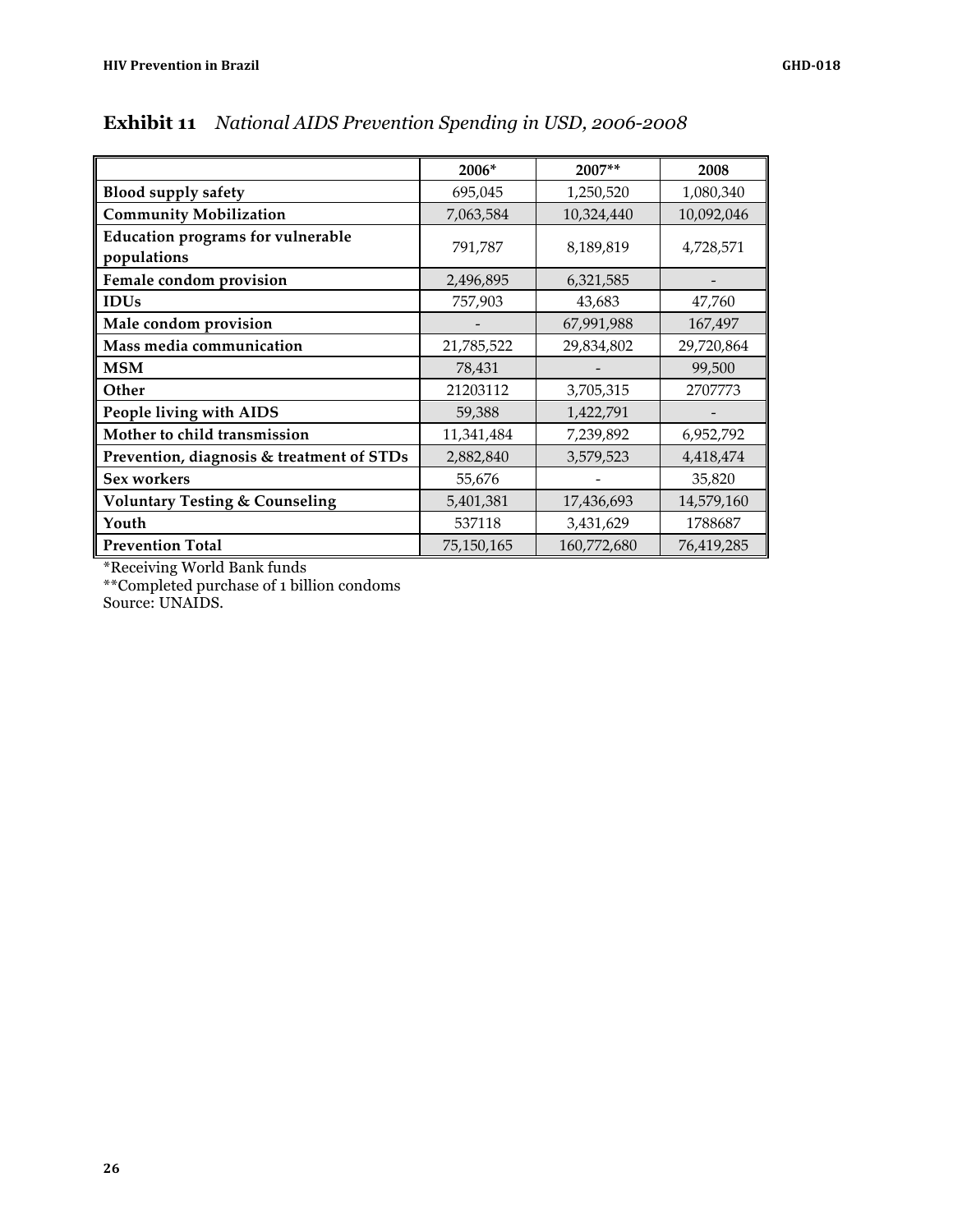7

| Component 1. Improve surveillance, prevention, and control of STDs and HIV/AIDS |                                                                                                                                                                                                                                                                                                                                                                                                                 |  |  |  |
|---------------------------------------------------------------------------------|-----------------------------------------------------------------------------------------------------------------------------------------------------------------------------------------------------------------------------------------------------------------------------------------------------------------------------------------------------------------------------------------------------------------|--|--|--|
|                                                                                 | <b>Activities</b>                                                                                                                                                                                                                                                                                                                                                                                               |  |  |  |
| <b>Policy Formulation</b><br>and Regulation                                     | Develop policies, guidelines, and technical regulations for the health care network to<br>better reach groups most at risk; improve the logistical system that provides<br>condoms and drugs.                                                                                                                                                                                                                   |  |  |  |
| Surveillance                                                                    | Improve behavioral and seroprevalence surveillance of HIV/AIDS and other STD,<br>prioritizing groups most at risk and PLWHA.                                                                                                                                                                                                                                                                                    |  |  |  |
| Information<br>Management                                                       | Further develop program M&E coordinate epidemiological surveillance, R&D, and<br>M&E monitor and evaluate R&D and develop tools and processes to make the<br>information available to key stakeholders.                                                                                                                                                                                                         |  |  |  |
| Research and<br>Technology<br>Innovation                                        | Promote R&D in innovative, priority areas to better reach vulnerable populations<br>and develop vaccines and other prevention products; develop cooperation between<br>research institutes, private sector and development agencies; and assess technology.                                                                                                                                                     |  |  |  |
| Decentralized<br>Results-based<br>Management                                    | Establish results-based financing of STD and HIV/AIDS programs in states,<br>municipalities, and CSOs, on surveillance, M&E, prevention, treatment, and care.                                                                                                                                                                                                                                                   |  |  |  |
| <b>Network</b><br>Organization                                                  | Further organize a network of care integrating primary, secondary, and tertiary care<br>to expand the provision and improve the quality of services in the areas of<br>prevention, diagnosis, and treatment of STDs and HIV/AIDS, focusing on groups<br>most at risk.                                                                                                                                           |  |  |  |
| Transparency,<br>Accountability,<br><b>Social Control</b>                       | Strengthen social participation in the formulation and control of policies for<br>HIV/AIDS and other STDs, and increase transparency and visibility of program<br>inputs, processes, activities, and results.                                                                                                                                                                                                   |  |  |  |
| National and<br>International<br>Cooperation                                    | Develop national and international networks to improve the national response,<br>focusing on groups most at risk; integrate the efforts of the relevant health sub-<br>sectors, especially those linked to surveillance, primary health care, and<br>reproductive health, as well as public and private sectors and civil society; and<br>increase South-South cooperation.                                     |  |  |  |
|                                                                                 | Component 2. Build decentralized governance and innovation capacity                                                                                                                                                                                                                                                                                                                                             |  |  |  |
| Surveillance<br>M&E                                                             | Mapping the epidemic and prevention activities<br>Annual independent verification agency<br>٠<br>Impact evaluation of interventions to decrease risk among groups most at risk<br>Results-based financing<br>Fiscal impact of the program, focusing on ART                                                                                                                                                      |  |  |  |
| Results-based<br><b>Financing (PAMs)</b>                                        | Capacity-building in strategic planning, project management and M&E for<br>٠<br>National Department, state and city health secretaries, and CSOs<br>Development of an output-based cost-accounting system for PAMs<br>٠<br>Performance incentives for state and municipal secretariats and CSOs, namely to<br>٠<br>focus on groups most at risk<br>Individual grants for staff working with groups most at risk |  |  |  |

### **Exhibit 12** *World Bank Brazil AIDS-SUS Project Components*

Source: World Bank.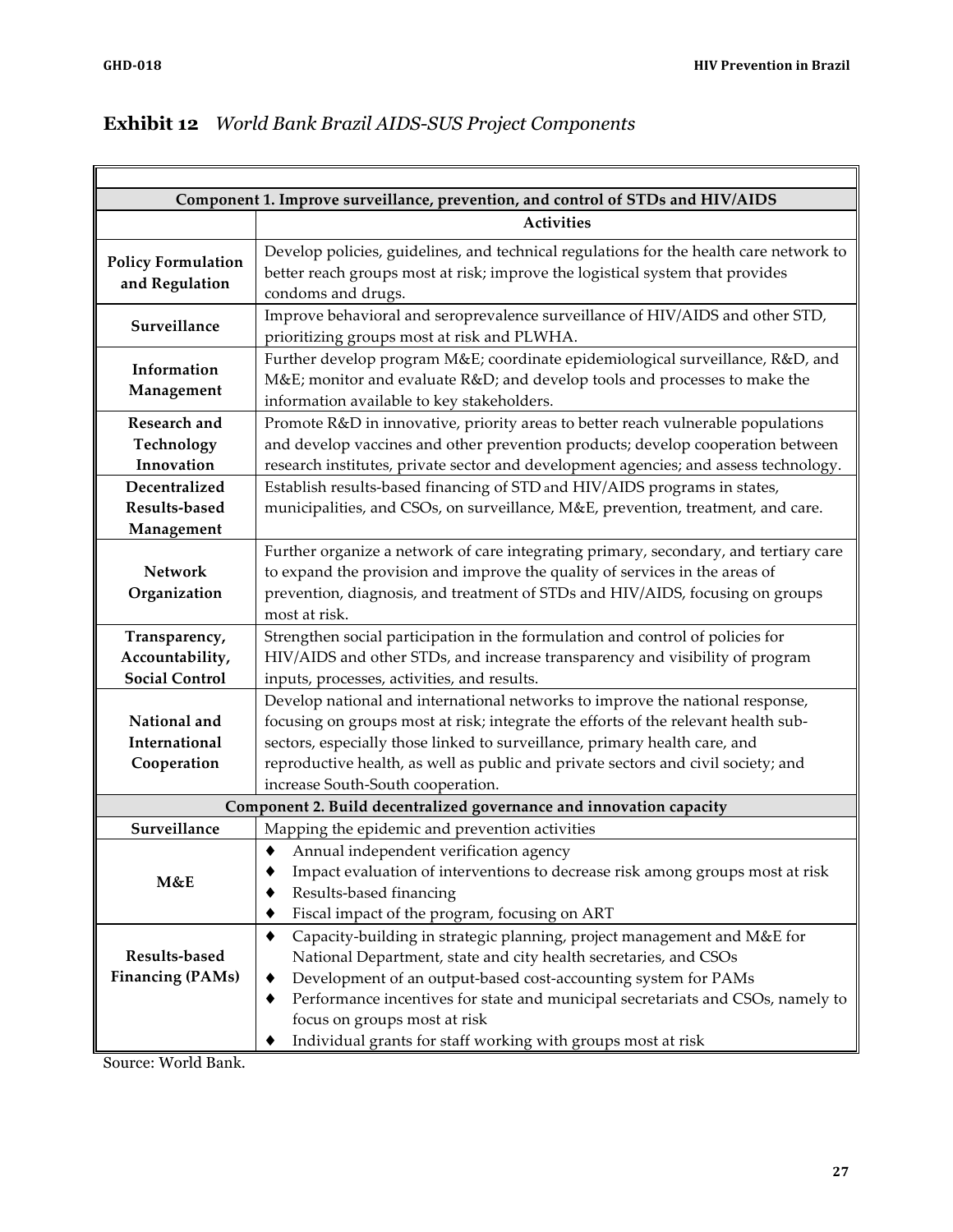| Groups                                   | Estimated<br>size | population Prevalence      | Behavioral<br>intervention                                                                     | Condoms                                                                                       | Needles and<br>syringes                                                                        | Rapid testing                                                               |
|------------------------------------------|-------------------|----------------------------|------------------------------------------------------------------------------------------------|-----------------------------------------------------------------------------------------------|------------------------------------------------------------------------------------------------|-----------------------------------------------------------------------------|
| People<br>living with<br><b>HIV/AIDS</b> | 630,000           | 100%                       | Positive Prevention<br>Program<br>implemented<br>in all states                                 | National<br>distribution<br>based on Needs<br>Plan<br>33 million, 2009                        | Harm reduction<br>in<br>19 services in 5<br>regions                                            | NA                                                                          |
| Gay and<br>other MSM                     | 1.6<br>million    | 7,2%<br>$n = 602$          | Coverage based on<br>National Plan                                                             | National<br>distribution<br>based on Needs<br>Plan<br>122 million, 2007<br>45 milllion, 2009  | NA                                                                                             | Pilot project in 2<br>metropolitan<br>regions: Recife<br>and Rio de Janeiro |
| <b>Sex Workers</b>                       | 634,000           | 6,2%<br>$n=2712$           | Coverage of capital<br>cities and<br>metropolitan<br>regions; and mining<br>areas in the North | National<br>coverage of<br>capital cities and<br>metropolitan<br>regions.<br>82 million, 2009 | <b>NA</b>                                                                                      | NA                                                                          |
| Injection<br><b>Drug Users</b>           | 521,000           | 12%                        | Coverage of capital<br>cities, metropolitan<br>regions, and<br>frontiers.                      | National<br>coverage of<br>capital cities and<br>metropolitan<br>regions.<br>13 million, 2009 | Harm reduction<br>with needle<br>exchanges in<br>states with high<br>IDU: South -<br>Southeast | <b>NA</b>                                                                   |
| Prisoners                                | 460,000           | 5.7%<br>$n = 333$<br>males | Coverage based on<br>National Health<br>Plan for prison<br>system: 463 prisons                 | National<br>distribution<br>based on Needs<br>Plan<br>27 million, 2009                        | National Health<br>Plan for prison<br>system includes<br>harm reduction                        | National health<br>plan for prison<br>system includes<br>diagnosis          |
| Pregnant<br>women                        |                   | 0.04%                      | National Plan to<br>3 million   N=20,000   Fight Feminization<br>of the epidemic               | National<br>distribution<br>based on Needs<br>Plan                                            | <b>NA</b>                                                                                      | Routine testing in<br>the context of<br>prenatal care                       |
| School<br>children                       | NA                | NA                         | Health and<br>Prevention in<br>schools                                                         | National<br>distribution<br>based on Needs<br>Plan<br>47 million, 2008                        | NA                                                                                             | <b>Testing awareness</b><br>kit: Do I need to be<br>tested?<br>300,000 kits |

## **Exhibit 13** *Interventions with Most-at-Risk Groups*

Source: AIDS-SUS World Bank Project Assessment, 2009.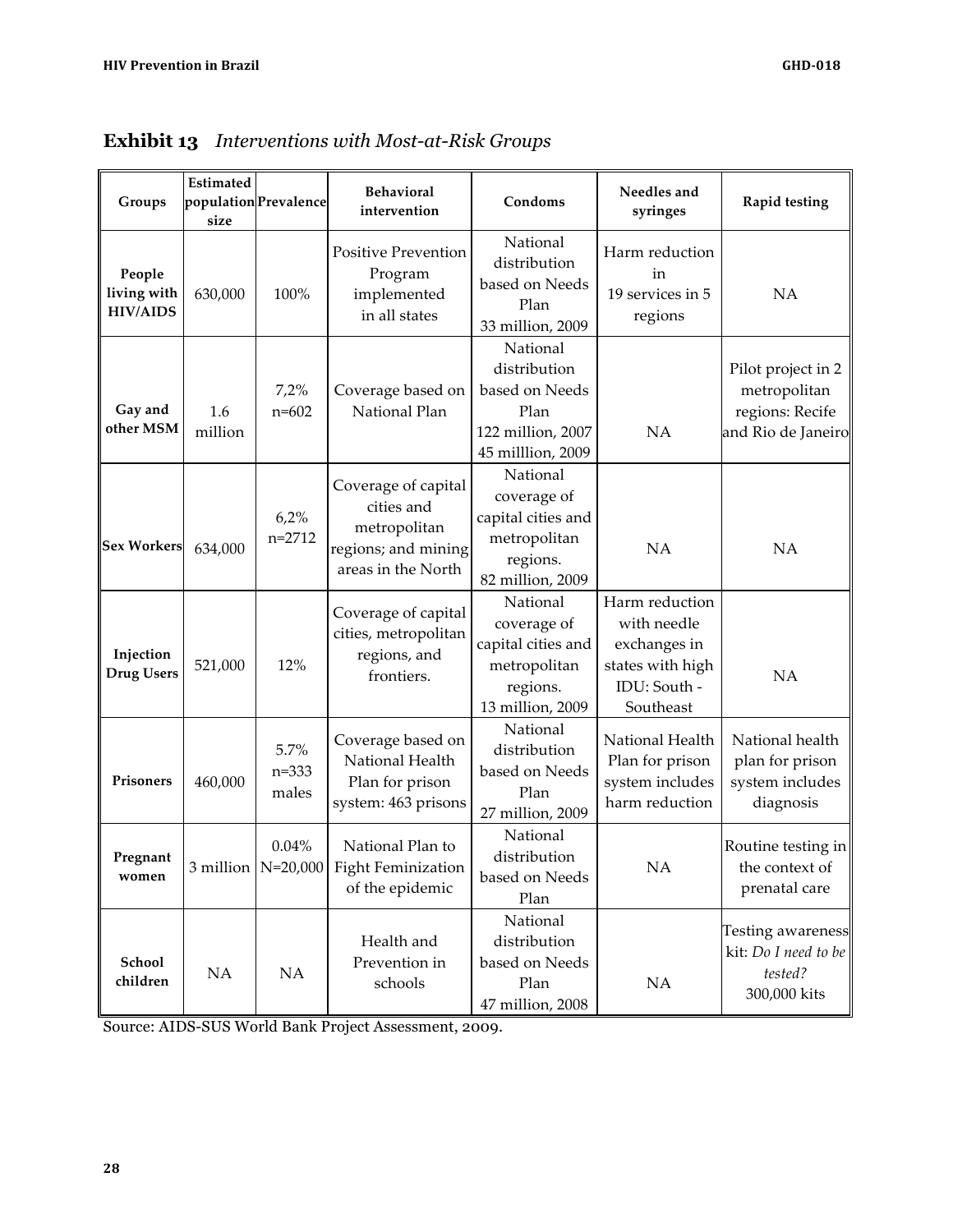| <b>Guideline Goal</b>                                                                             | Indicator                                                                                                                                                                                                                                                                                                                                                                                                                                                                                                                                                                            | Who must                     |
|---------------------------------------------------------------------------------------------------|--------------------------------------------------------------------------------------------------------------------------------------------------------------------------------------------------------------------------------------------------------------------------------------------------------------------------------------------------------------------------------------------------------------------------------------------------------------------------------------------------------------------------------------------------------------------------------------|------------------------------|
|                                                                                                   |                                                                                                                                                                                                                                                                                                                                                                                                                                                                                                                                                                                      | comply                       |
| Improving the quality of<br>public services offered to<br>people with HIV/AIDS and<br>other STDs. | Number of adult patients on ART per<br>٠<br>doctor.<br>Number of pediatric patients on ART<br>٠<br>per doctor.<br>Number of patients on ART and beds<br>٠<br>for AIDS patients.<br>Number of ARV dispensing units.<br>٠                                                                                                                                                                                                                                                                                                                                                              | States and<br>municipalities |
| Reduction of vertical<br>transmission of HIV.                                                     | Proportion of pregnant women who<br>٠<br>received prenatal care and conducted<br>tests for syphilis in the first and third<br>trimesters of pregnancy.                                                                                                                                                                                                                                                                                                                                                                                                                               | States and<br>municipalities |
|                                                                                                   | Incidence of congenital syphilis.                                                                                                                                                                                                                                                                                                                                                                                                                                                                                                                                                    | <b>States</b>                |
| Increased coverage of STD<br>diagnosis and treatment.                                             | Composite index related to STDs.                                                                                                                                                                                                                                                                                                                                                                                                                                                                                                                                                     | Municipalities               |
| Increased coverage of HIV<br>diagnosis.                                                           | Estimated coverage of HIV testing.                                                                                                                                                                                                                                                                                                                                                                                                                                                                                                                                                   | Municipalities               |
| Increased coverage of<br>prevention for vulnerable<br>populations.                                | Number of MSM who participated in<br>٠<br>structured prevention interventions.<br>Number of sex workers participating in<br>٠<br>structured prevention interventions.<br>Number of transvestites / transgenders<br>٠<br>/ transsexuals who participated in<br>structured prevention interventions.<br>Number of IDU participants in harm<br>٠<br>reduction programs.<br>Number of other women vulnerable to<br>٠<br>HIV infection who participated in<br>prevention interventions.<br>Number of people living with<br>٠<br>HIV/AIDS who participated in<br>prevention interventions. | Municipalities               |
| Reduction of stigma and<br>discrimination.                                                        | Percentage of civil society organizations<br>with approved projects focusing on<br>issues of human rights, advocacy, and<br>social control.                                                                                                                                                                                                                                                                                                                                                                                                                                          | <b>States</b>                |
| Improved management and<br>sustainability.                                                        | Ratio of local resources to federal<br>٠<br>transfer for HIV/AIDS and other STD<br>programs.                                                                                                                                                                                                                                                                                                                                                                                                                                                                                         | States &<br>municipalities   |
|                                                                                                   | Number of AIDS civil society<br>organizations in the municipality.                                                                                                                                                                                                                                                                                                                                                                                                                                                                                                                   | <b>States</b>                |

## **Exhibit 14** *Decentralization Policy M&E Indicators*

Source: National Department of STD, AIDS and Viral Hepatitis.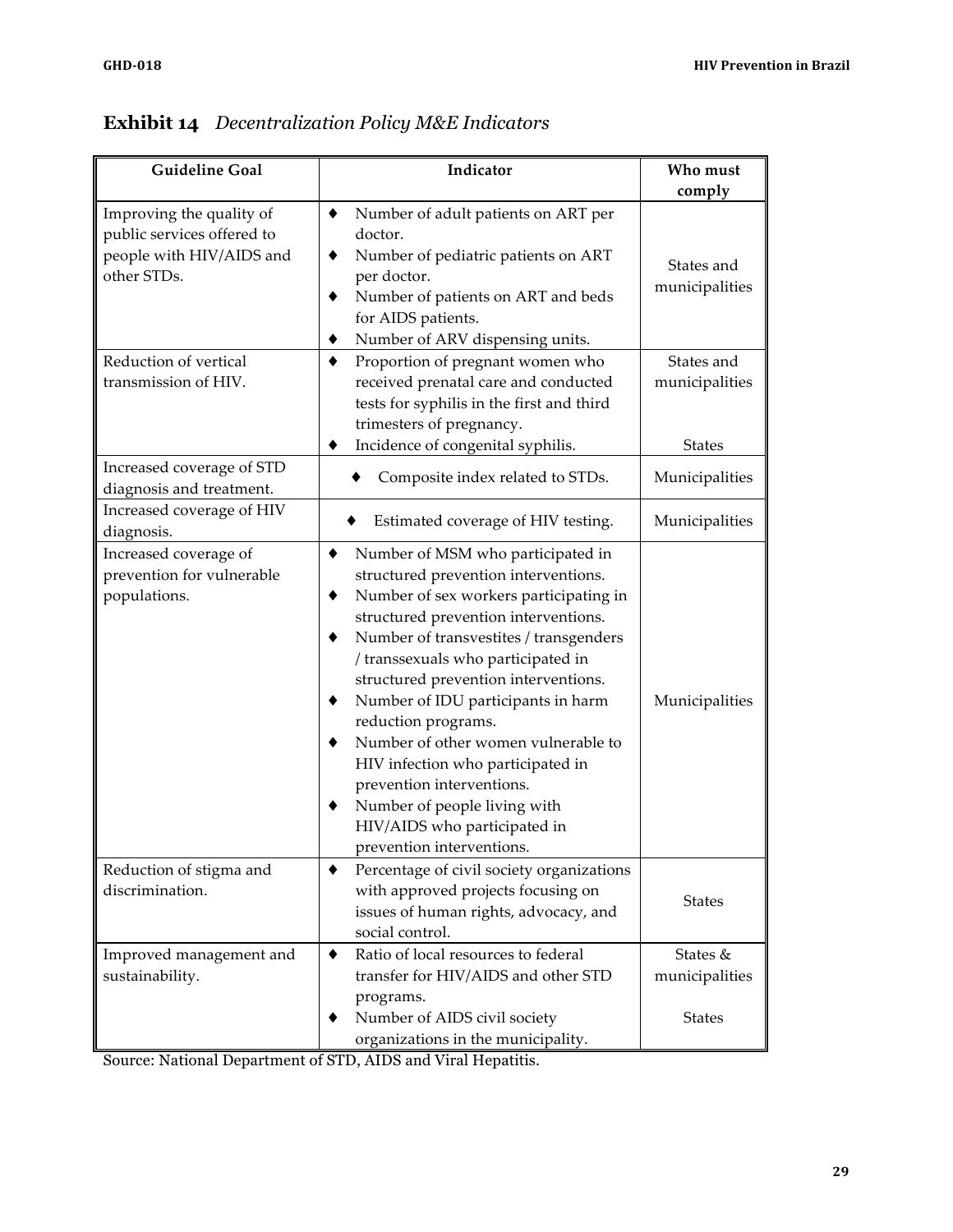- 1. CIA. World Fact Book: Brazil. 2010;Last updated Jan. 4, 2010.
	- https://www.cia.gov/library/publications/the-world-factbook/geos/br.html#.
- 2. Brazil takes off. *The Economist.* Vol 2009.
- 3. Ravallion M. *A Comparative Perspective on Poverty Reduction in Brazil, China and India*: World Bank; October 2009.
- 4. World Bank. Key development data and statistics. 2008;Updated Feb. 5, 2009. www.worldbank.org. Accessed Feb. 10, 2010.
- 5. Pan American Health Organization. *Brazil - Health in the Americas 2007 - Volume II*: Pan American Health Organization;2007.
- 6. UNICEF. Brazil: Statistics. 2009. http://www.unicef.org/infobycountry/brazil\_statistics.html. Accessed Feb. 10, 2010.
- 7. National STD and AIDS Programme. *UNGASS – Brazilian Response 2005-2007 Country Progress Report.* Brasilia: Brazilian Ministry of Health Surveillance Secretariat; 2008.
- 8. Ministry of Health. Health in Brazil 2007: An analysis of the Health Situation. 2008. http://portal.saude.gov.br/portal/arquivos/pdf/coletiva\_saude\_061008.pdf. Accessed March 4, 2010.
- 9. Berkman A, Garcia J, Munoz-Laboy M, Paiva V, Parker R. A critical analysis of the Brazilian response to HIV/AIDS: lessons learned for controlling and mitigating the epidemic in developing countries. *Am J Public Health.* Jul 2005;95(7):1162-1172.
- 10. Buss P, Gadelha P. Health care systems in transition: Brazil Part I: An outline of Brazil's health care system reforms. *J Public Health Med.* Sep 1996;18(3):289-295.
- 11. Interview with Kenneth Rochel de Camargo Jr. Rio de Janeiro. Dec. 13, 2010.
- 12. Cassio de Moraes J, Carrara P. Universal Health Care: closing the equity gap. *ReVista.* Vol Spring. 2007.
- 13. World Health Organization. World Health Statistics. 2009; http://www.who.int/whosis/whostat/2009/en/index.html. Accessed April 20, 2010.
- 14. World Bank. *Project appraisal document on a proposed loan in the amount of US\$67 million to the Federative Republic of Brazil.* Washington D.C. 2009.
- 15. Macinko J, Guanais FC, de Fatima M, de Souza M. Evaluation of the impact of the Family Health Program on infant mortality in Brazil, 1990-2002. *J Epidemiol Community Health.* Jan 2006;60(1):13-19.
- 16. Bastos FI, Nunn A, Hacker A, Malta M, Szwarcwald C. AIDS in Brazil: The Challenge and the Response. In: Celantano DD, Beyrer C, eds. *Public Health Aspects of HIV/AIDS in Low and Middle Income Countries*: Springer Science+Business Media, LLC; 2008:629-654.
- 17. Fonseca MG, Bastos FI. Twenty-five years of the AIDS epidemic in Brazil: principal epidemiological findings, 1980-2005. *Cad Saude Publica.* 2007;23 Suppl 3:S333-344.
- 18. Ministry of Health. *Boletim Epidemiológico*: Department of STD, AIDS and Viral Hepatitis; November 2009.
- 19. Shisana O, Jooste S, Mbelle N, Parker W, Zungu N, Pezi S. South African National HIV Prevalence, Incidence, Behaviour and Communication Survey, 2008. 2009. www.hsrcpress.ac.za.
- 20. MonitorAIDS. Updated Jan. 30, 2009. http://sistemas.aids.gov.br/monitoraids/. Accessed Feb. 17, 2010.
- 21. World Bank. *Implementation completion and results report on a loan in the amount of US \$100 million to the Federative Republic of Brazil for a third AIDS and STD control project.* 2008.
- 22. Parker RG. Civil society, political mobilization, and the impact of HIV scale-up on health systems in Brazil. *J Acquir Immune Defic Syndr.* Nov 2009;52 Suppl 1:S49-51.
- 23. Conner C. *Contracting nongovernmental organizations for HIV/AIDS: Brazil case study*: Partnership for Health Reform; March 2000.